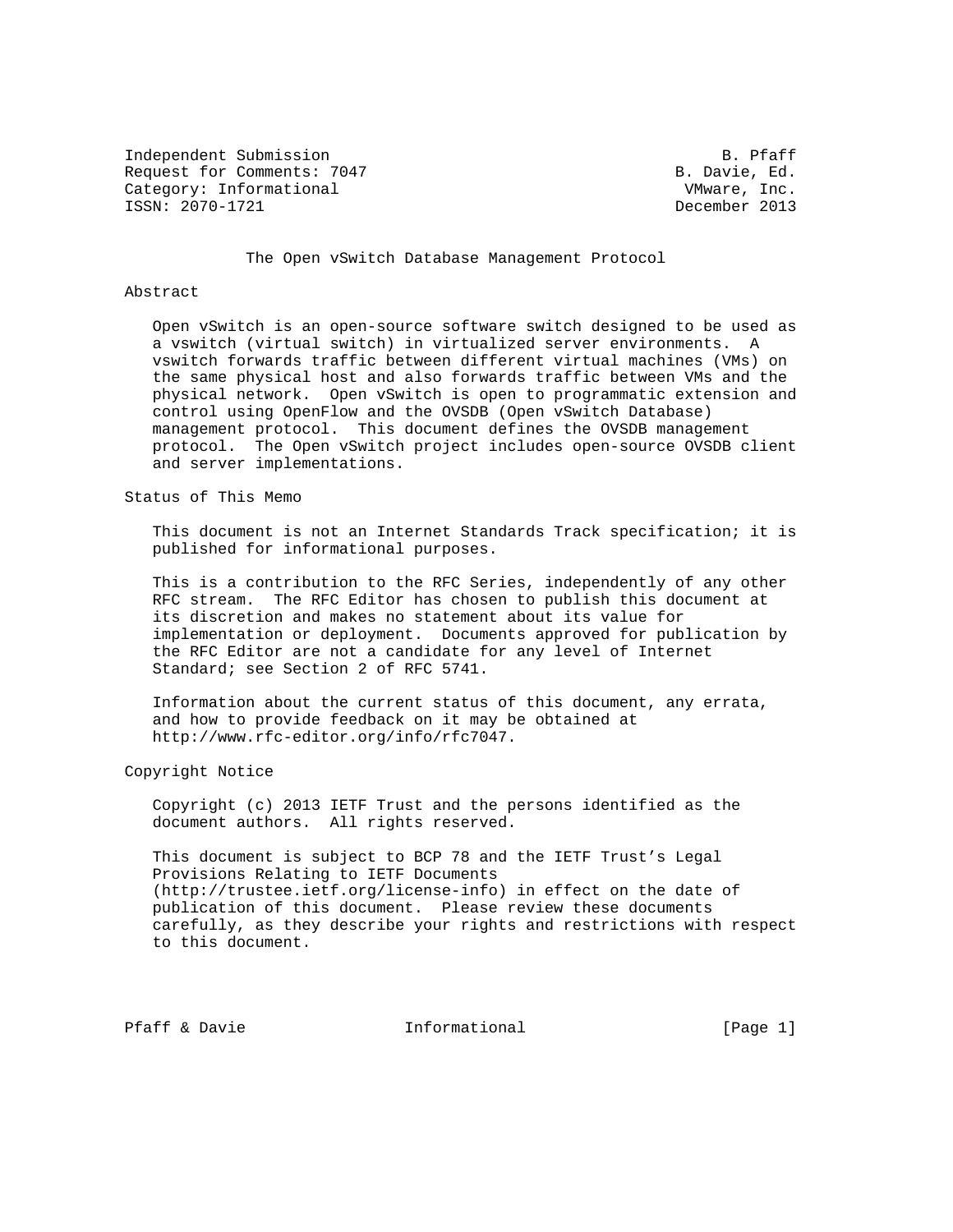| Table of Contents |  |  |  |
|-------------------|--|--|--|
|-------------------|--|--|--|

| 2.             |                                |
|----------------|--------------------------------|
| 3.             |                                |
|                |                                |
|                | 3.2.                           |
|                |                                |
|                |                                |
|                |                                |
|                |                                |
|                |                                |
|                |                                |
|                |                                |
|                |                                |
|                | 4.1.7. Monitor Cancellation 19 |
|                |                                |
|                |                                |
|                | 4.1.10. Stolen Notification 21 |
|                |                                |
|                |                                |
|                |                                |
|                |                                |
|                | 5.2.                           |
|                |                                |
|                |                                |
|                |                                |
|                |                                |
|                |                                |
|                |                                |
|                |                                |
|                |                                |
|                |                                |
|                |                                |
| б.             |                                |
| 7 <sub>1</sub> |                                |
| 8.             |                                |
|                |                                |
|                |                                |
|                | 9.2.                           |

Pfaff & Davie Theormational

[Page 2]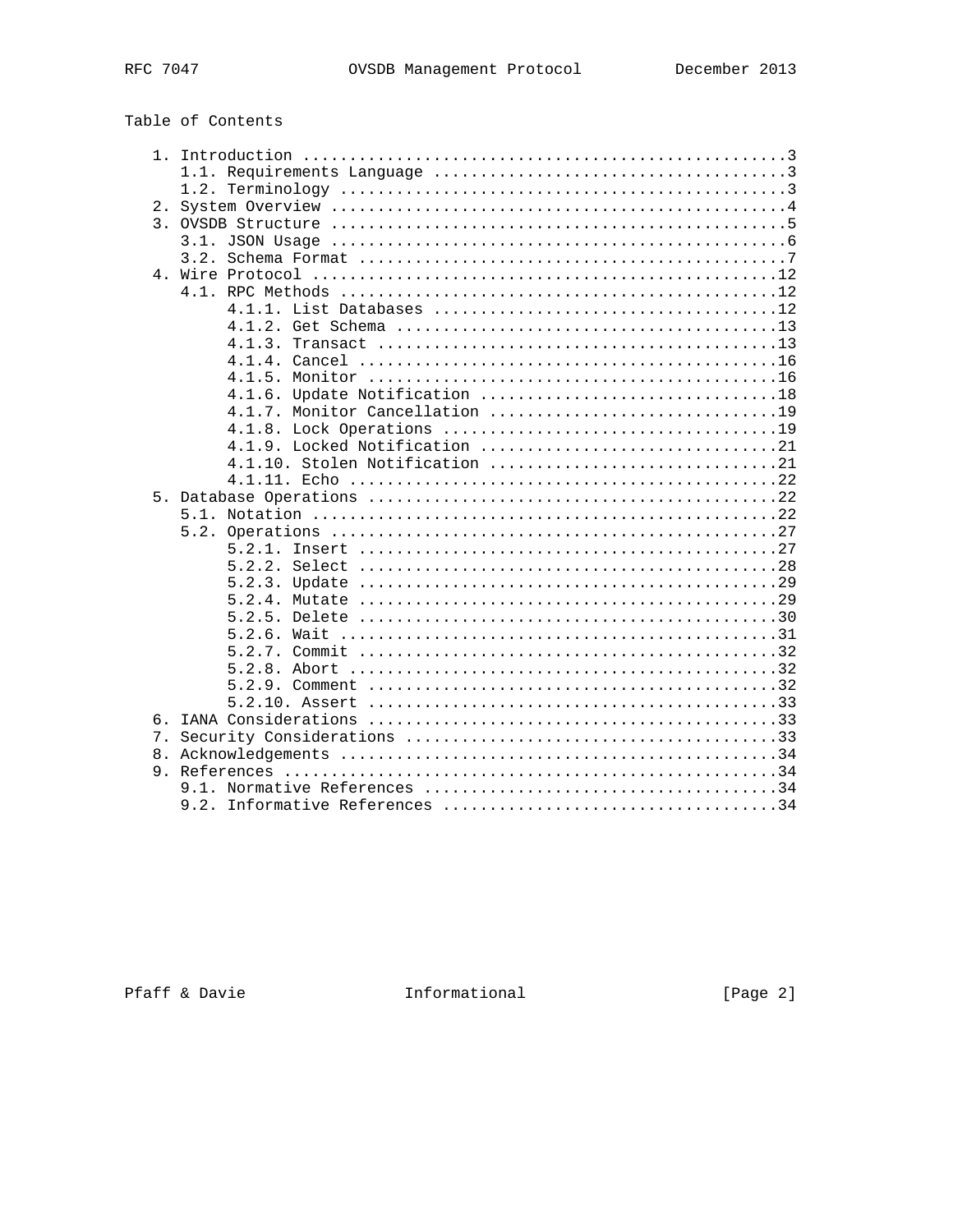# 1. Introduction

 In virtualized server environments, it is typically required to use a vswitch (virtual switch) to forward traffic between different virtual machines (VMs) on the same physical host and between VMs and the physical network. Open vSwitch [OVS] is an open-source software switch designed to be used as a vswitch in such environments. Open vSwitch (OVS) is open to programmatic extension and control using OpenFlow [OF-SPEC] and the OVSDB (Open vSwitch Database) management protocol. This document defines the OVSDB management protocol. The Open vSwitch project includes open-source OVSDB client and server implementations.

 The OVSDB management protocol uses JSON [RFC4627] for its wire format and is based on JSON-RPC version 1.0 [JSON-RPC].

 The schema of the Open vSwitch database is documented in [DB-SCHEMA]. This document specifies the protocol for interacting with that database for the purposes of managing and configuring Open vSwitch instances. The protocol specified in this document also provides means for discovering the schema in use, as described in Section 4.1.2.

 The OVSDB management protocol is intended to allow programmatic access to the Open vSwitch database as documented in [DB-SCHEMA]. This database holds the configuration for one Open vSwitch daemon. As currently defined, this information describes the switching behavior of a virtual switch and does not describe the behavior or configuration of a routing system. In the event that the schema is extended in a future release to cover elements of the routing system, implementers and operators need to be aware of the work of the IETF's I2RS working group that specifies protocols and data models for real time or event driven interaction with the routing system.

# 1.1. Requirements Language

 The key words "MUST", "MUST NOT", "REQUIRED", "SHALL", "SHALL NOT", "SHOULD", "SHOULD NOT", "RECOMMENDED", "MAY", and "OPTIONAL" in this document are to be interpreted as described in [RFC2119].

# 1.2. Terminology

- UUID: Universally Unique Identifier. A 128-bit identifier that is unique in space and time [DCE].
- OVS: Open vSwitch. An open-source virtual switch.

Pfaff & Davie **Informational** [Page 3]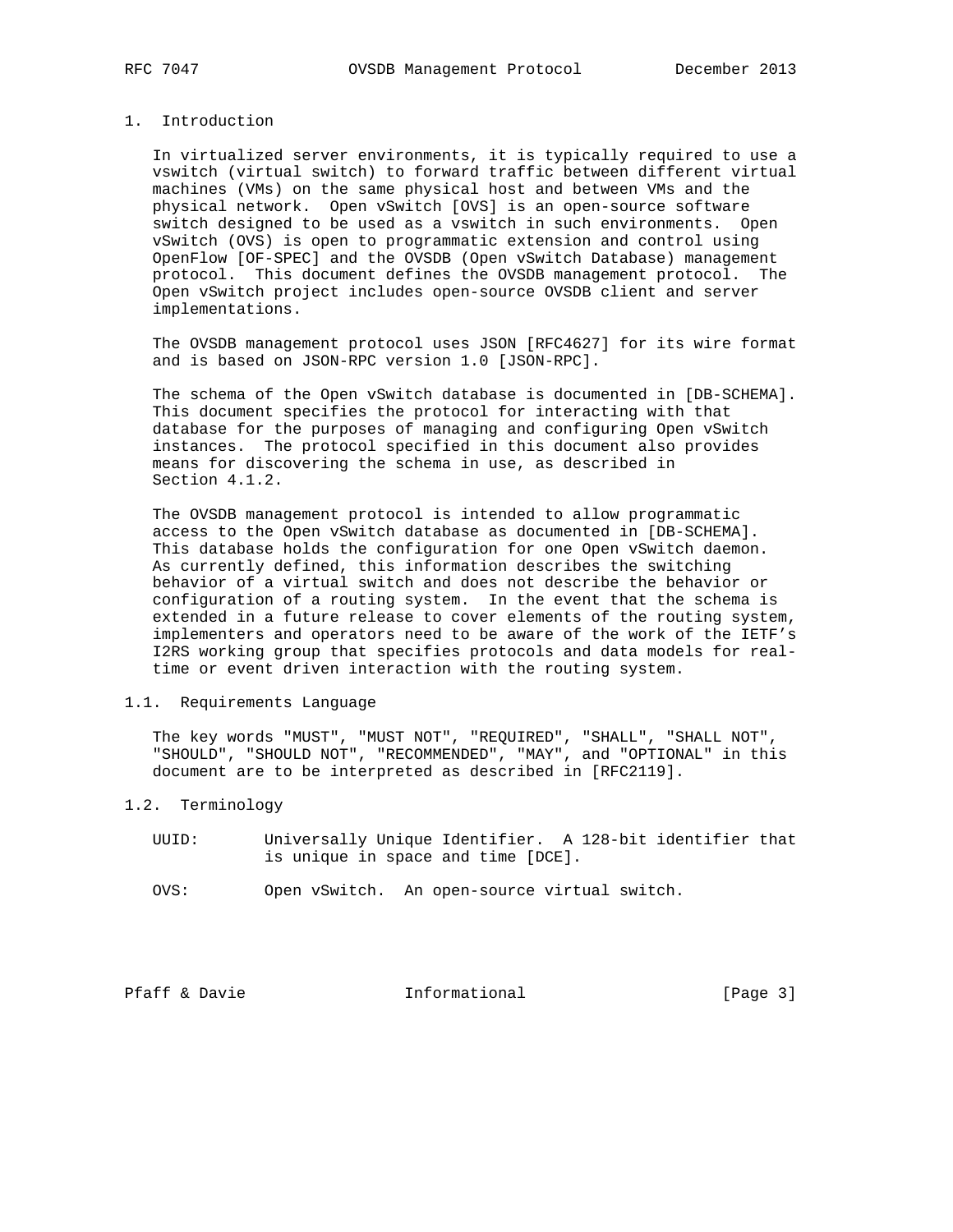- OVSDB: The database that is used for the purpose of configuring OVS instances.
- JSON: Javascript Object Notation [RFC4627].
- JSON-RPC: JSON Remote Procedure Call [JSON-RPC].
- Durable: Reliably written to non-volatile storage (e.g., disk). OVSDB supports the option to specify whether or not transactions are durable.

 Note that the JSON specification [RFC4627] provides precise definitions of a number of important terms such as JSON values, objects, arrays, numbers, and strings. In all cases, this document uses the definitions from [RFC4627].

2. System Overview

 Figure 1 illustrates the main components of Open vSwitch and the interfaces to a control and management cluster. An OVS instance comprises a database server (ovsdb-server), a vswitch daemon (ovs-vswitchd), and, optionally, a module that performs fast-path forwarding. The "management and control cluster" consists of some number of managers and controllers. Managers use the OVSDB management protocol to manage OVS instances. An OVS instance is managed by at least one manager. Controllers use OpenFlow to install flow state in OpenFlow switches. An OVS instance can support multiple logical datapaths, referred to as "bridges". There is at least one controller for each OpenFlow bridge.

 The OVSDB management interface is used to perform management and configuration operations on the OVS instance. Compared to OpenFlow, OVSDB management operations occur on a relatively long timescale. Examples of operations that are supported by OVSDB include:

- o Creation, modification, and deletion of OpenFlow datapaths (bridges), of which there may be many in a single OVS instance;
- o Configuration of the set of controllers to which an OpenFlow datapath should connect;
- o Configuration of the set of managers to which the OVSDB server should connect;
- o Creation, modification, and deletion of ports on OpenFlow datapaths;

Pfaff & Davie **Informational** [Page 4]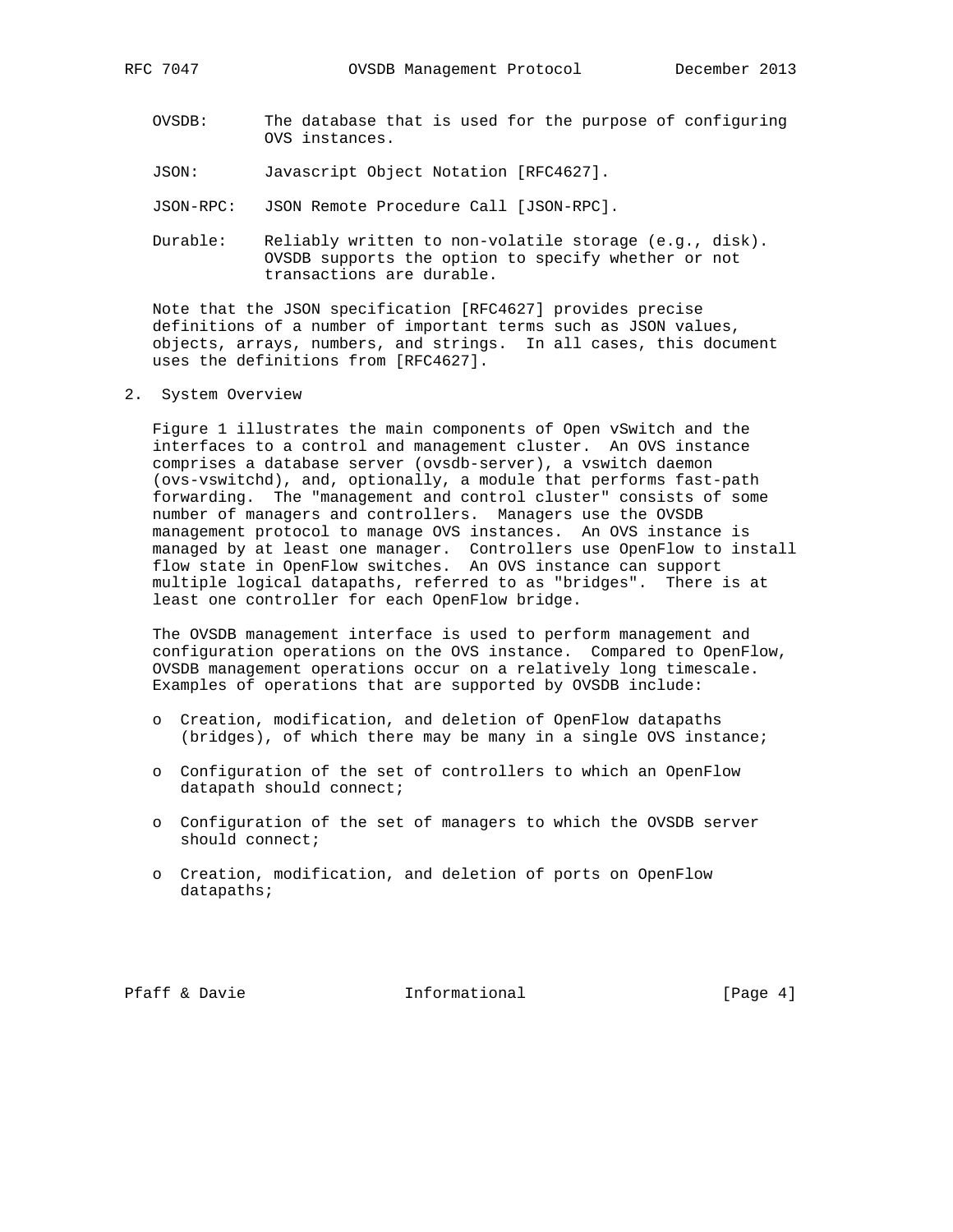- - o Creation, modification, and deletion of tunnel interfaces on OpenFlow datapaths;
	- o Creation, modification, and deletion of queues;
	- o Configuration of QoS (quality of service) policies and attachment of those policies to queues; and
	- o Collection of statistics.

 OVSDB does not perform per-flow operations, leaving those instead to OpenFlow.



Figure 1: Open vSwitch Interfaces

 Further information about the usage of the OVSDB management protocol is provided in [DB-SCHEMA].

# 3. OVSDB Structure

 This section outlines the overall structure of databases in OVSDB. As described here, the database is reasonably generic. For the complete and current description of the database schema as used in OVS, refer to [DB-SCHEMA]. See also Section 4.1.2 for information on how the OVSDB management protocol may be used to discover the schema currently in use.

Pfaff & Davie **Informational** [Page 5]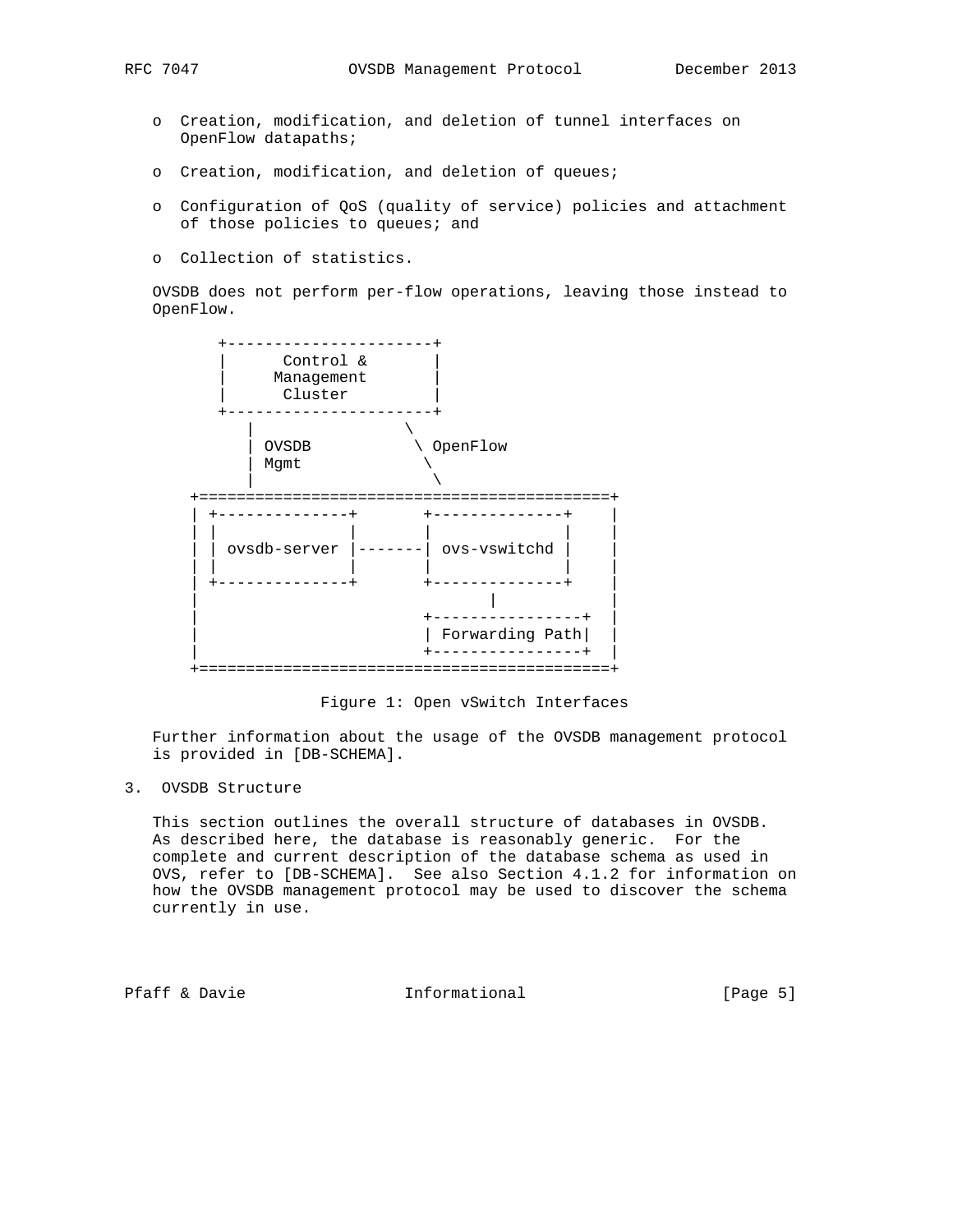3.1. JSON Usage

 OVSDB uses JSON [RFC4627] for both its schema format and its wire protocol format. The JSON implementation in Open vSwitch has the following limitations:

- o Null bytes (\u0000) SHOULD NOT be used in strings.
- o Only UTF-8 encoding is supported.

 The descriptions below use the following shorthand notations for JSON values. Terminology follows [RFC4627].

```
 <string>
```
 A JSON string. Any Unicode string is allowed. Implementations SHOULD disallow null bytes.

<id>

```
 A JSON string matching [a-zA-Z_][a-zA-Z0-9_]*. <id>s that begin
with _ are reserved to the implementation and MUST NOT be used by
 the user.
```
#### <version>

 A JSON string that contains a version number that matches [0-9]+  $\setminus$ . [0-9] + \. [0-9] +

<boolean>

```
 A JSON true or false value.
```
### <number>

A JSON number.

#### <integer>

```
A JSON number with an integer value, within the range -(2**63)...+(2**63)-1.
```
# <json-value>

Any JSON value.

 <nonnull-json-value> Any JSON value except null.

### <error>

A JSON object with the following members:

| "error": <string></string>   | required |
|------------------------------|----------|
| "details": <string></string> | optional |

Pfaff & Davie **Informational** [Page 6]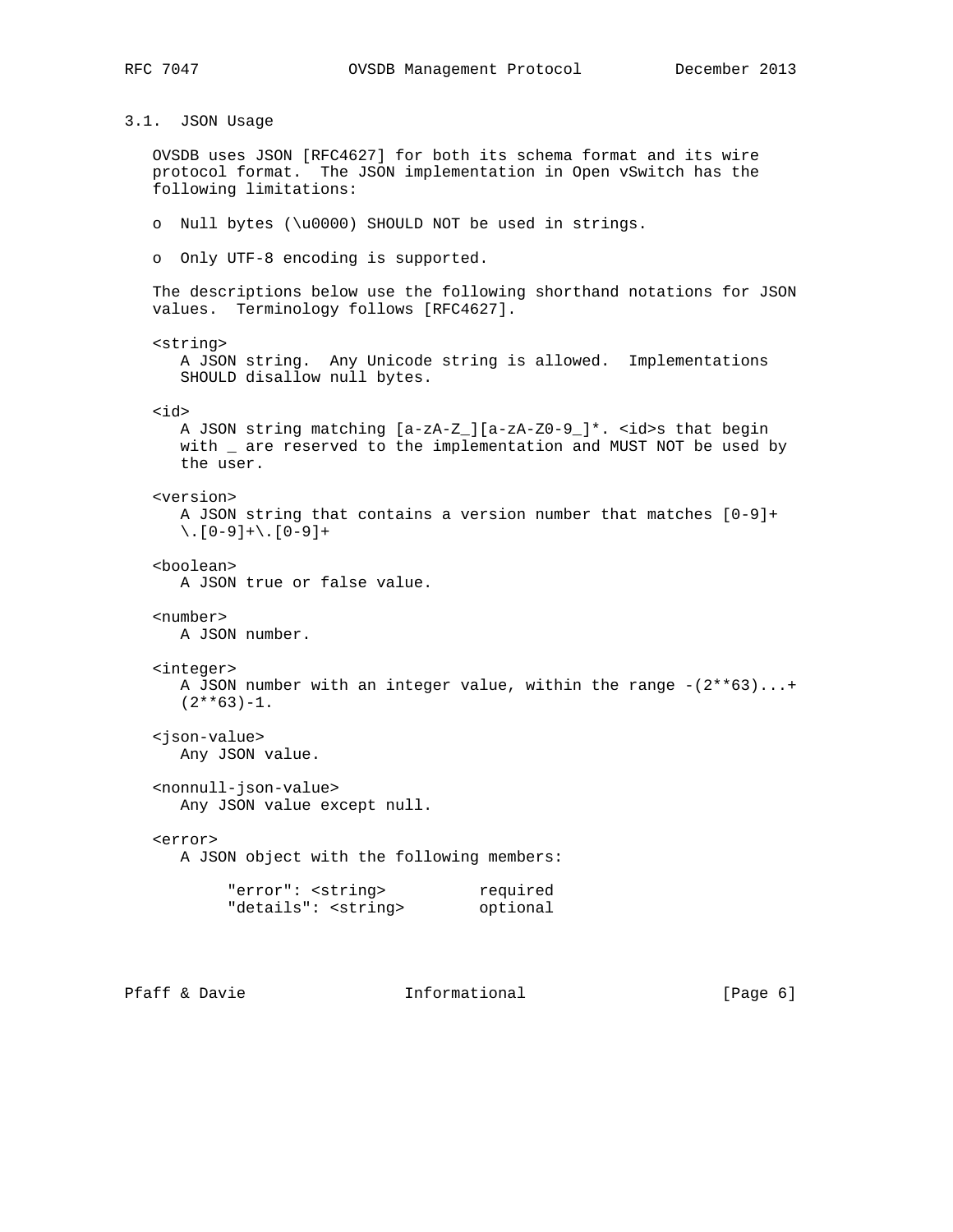The value of the "error" member is a short string, specified in this document, that broadly indicates the class of the error. Most "error" strings are specific to contexts described elsewhere in this document, but the following "error" strings may appear in any context where an <error> is permitted:

# "error": "resources exhausted"

 The operation requires more resources (memory, disk, CPU, etc.) than are currently available to the database server.

```
 "error": "I/O error"
```
 Problems accessing the disk, network, or other required resources prevented the operation from completing.

 Database implementations MAY use "error" strings not specified in this document to indicate errors that do not fit into any of the specified categories. Optionally, an <error> MAY include a "details" member, whose value is a string that describes the error in more detail for the benefit of a human user or administrator. This document does not specify the format or content of the "details" string. An <error> MAY also have other members that describe the error in more detail. This document does not specify the names or values of these members.

# 3.2. Schema Format

 An Open vSwitch configuration database consists of a set of tables, each of which has a number of columns and zero or more rows. A schema for the database is represented by <database-schema>, as described below.

<database-schema>

A JSON object with the following members:

| "name": $d$                                       | required |
|---------------------------------------------------|----------|
| "version": <version></version>                    | required |
| "cksum": <string></string>                        | optional |
| "tables": $\{ id> : table-schema >,  \}$ required |          |

 The "name" identifies the database as a whole. It must be provided to most JSON-RPC requests to identify the database being operated on.

 The "version" reports the version of the database schema. It is REQUIRED to be present. Open vSwitch semantics for "version" are described in [DB-SCHEMA]. Other schemas may use it differently.

Pfaff & Davie **Informational** [Page 7]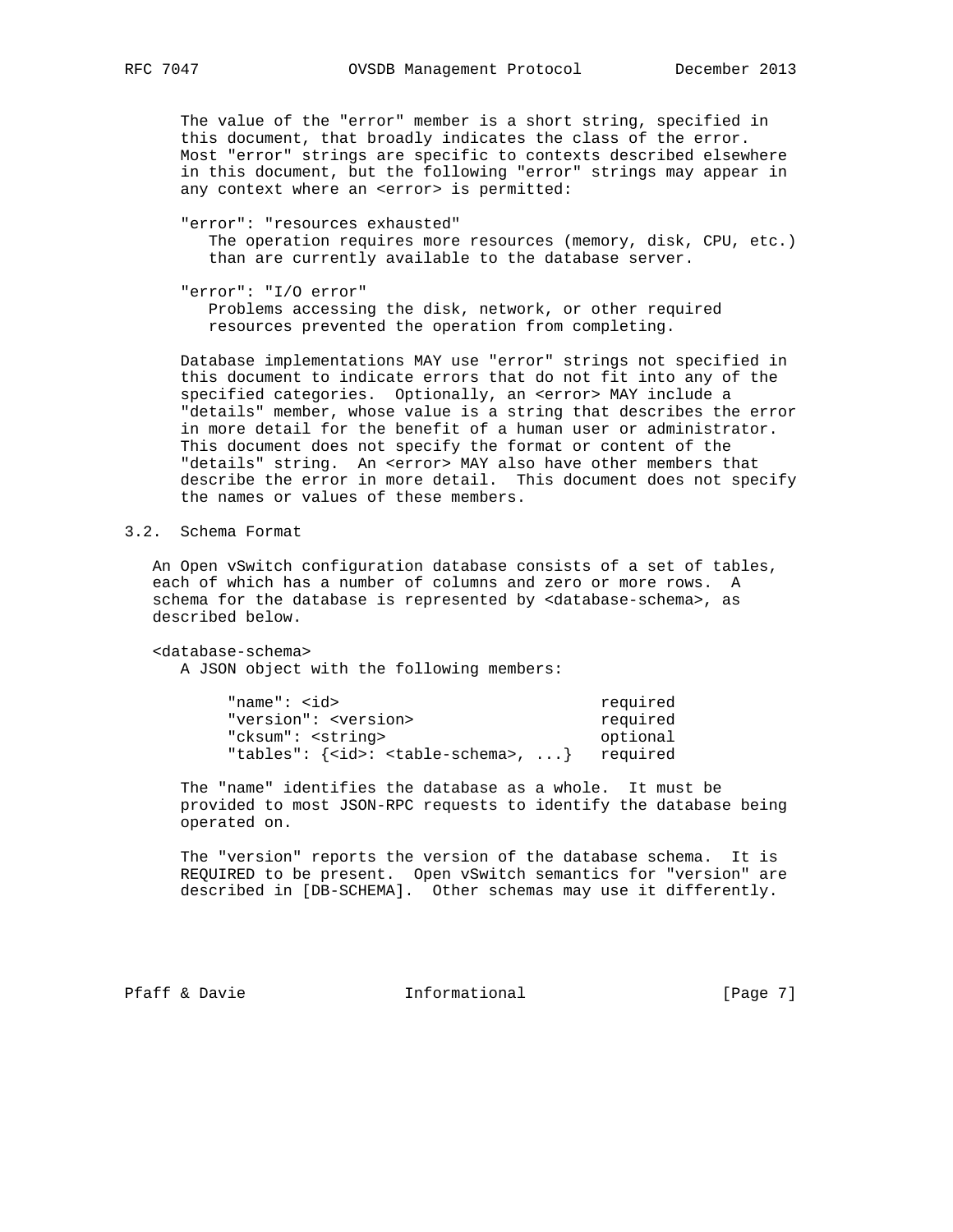The "cksum" optionally reports an implementation-defined checksum for the database schema. Its use is primarily as a tool for schema developers, and clients SHOULD ignore it.

 The value of "tables" is a JSON object whose names are table names and whose values are <table-schema>s.

#### <table-schema>

A JSON object with the following members:

| "columns": $\{ id> : colum-schema >,  \}$ required |          |
|----------------------------------------------------|----------|
| "maxRows": <integer></integer>                     | optional |
| "isRoot": <boolean></boolean>                      | optional |
| "indexes": [ <column-set>*]</column-set>           | optional |

 The value of "columns" is a JSON object whose names are column names and whose values are <column-schema>s.

 Every table has the following columns whose definitions are not included in the schema:

 "\_uuid": This column, which contains exactly one UUID value, is initialized to a random value by the database engine when it creates a row. It is read-only, and its value never changes during the lifetime of a row.

 "\_version": Like "\_uuid", this column contains exactly one UUID value, initialized to a random value by the database engine when it creates a row, and it is read-only. However, its value changes to a new random value whenever any other field in the row changes. Furthermore, its value is ephemeral: when the database is closed and reopened, or when the database process is stopped and then started again, each "\_version" also changes to a new random value.

 If "maxRows" is specified, as a positive integer, it limits the maximum number of rows that may be present in the table. This is a "deferred" constraint, enforced only at transaction commit time (see the "transact" request in Section 4.1.3). If "maxRows" is not specified, the size of the table is limited only by the resources available to the database server. "maxRows" constraints are enforced after unreferenced rows are deleted from tables with a false "isRoot".

 The "isRoot" boolean is used to determine whether rows in the table require strong references from other rows to avoid garbage collection. (See the discussion of "strong" and "weak" references below in the description of <br/>base-type>.) If "isRoot" is

Pfaff & Davie **Informational** [Page 8]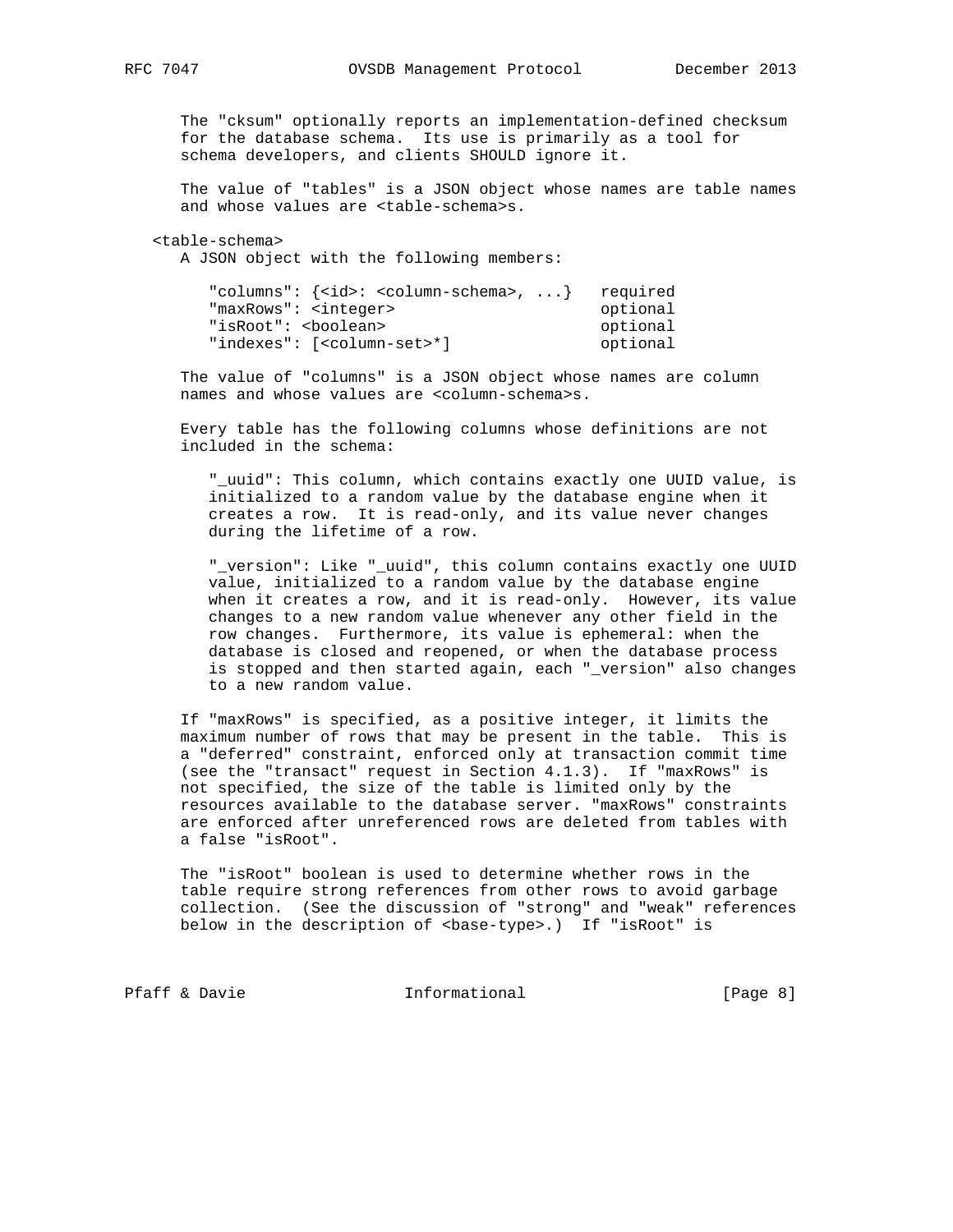specified as true, then rows in the table exist independent of any references (they can be thought of as part of the "root set" in a garbage collector). If "isRoot" is omitted or specified as false, then any given row in the table may exist only when there is at least one reference to it, with refType "strong", from a different row (in the same table or a different table). This is a "deferred" action: unreferenced rows in the table are deleted just before transaction commit.

 For compatibility with schemas created before "isRoot" was introduced, if "isRoot" is omitted or false in every <table-schema> in a given <database-schema>, then every table is part of the root set.

 If "indexes" is specified, it must be an array of zero or more <column-set>s. A <column-set> is an array of one or more strings, each of which names a column. Each <column-set> is a set of columns whose values, taken together within any given row, must be unique within the table. This is a "deferred" constraint, enforced only at transaction commit time, after unreferenced rows are deleted and dangling weak references are removed. Ephemeral columns may not be part of indexes.

<column-schema>

A JSON object with the following members:

| "type": <type></type>            | required |
|----------------------------------|----------|
| "ephemeral": <boolean></boolean> | optional |
| "mutable": <boolean></boolean>   | optional |

The "type" specifies the type of data stored in this column.

 If "ephemeral" is specified as true, then this column's values are not guaranteed to be durable; they may be lost when the database restarts. A column whose type (either key or value) is a strong reference to a table that is not part of the root set is always durable, regardless of this value. (Otherwise, restarting the database could lose entire rows.)

 If "mutable" is specified as false, then this column's values may not be modified after they are initially set with the "insert" operation.

<type>

The type of a database column. Either an <atomic-type> or a JSON object that describes the type of a database column, with the following members:

Pfaff & Davie **Informational** [Page 9]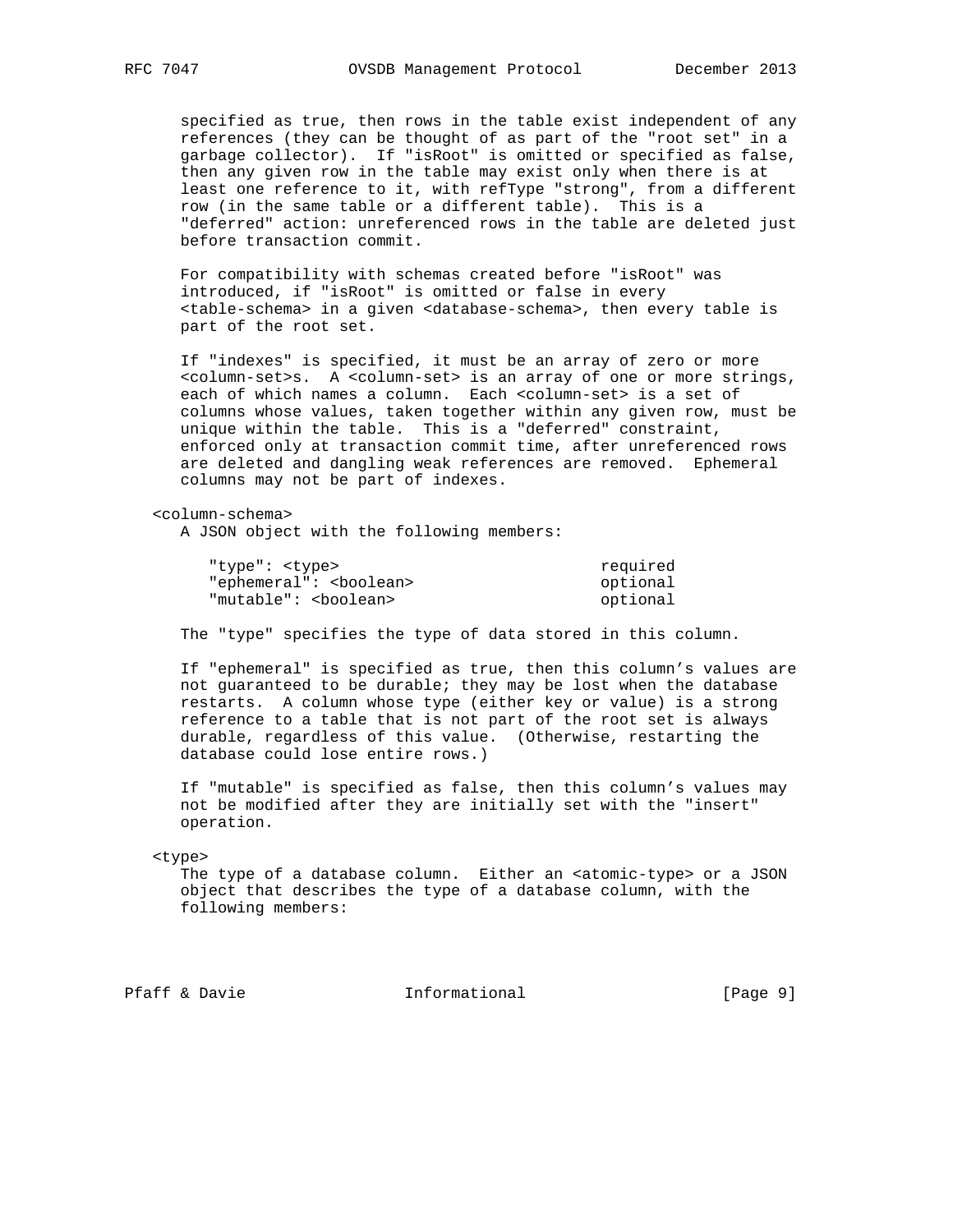| "key": <base-type></base-type>            | required |
|-------------------------------------------|----------|
| "value": <base-type></base-type>          | optional |
| "min": <integer></integer>                | optional |
| "max": <integer> or "unlimited"</integer> | optional |

 If "min" or "max" is not specified, each defaults to 1. If "max" is specified as "unlimited", then there is no specified maximum number of elements, although the implementation will enforce some limit. After considering defaults, "min" must be exactly 0 or exactly 1, "max" must be at least 1, and "max" must be greater than or equal to "min".

 If "min" and "max" are both 1 and "value" is not specified, the type is the scalar type specified by "key".

 If "min" is not 1 or "max" is not 1, or both, and "value" is not specified, the type is a set of scalar type "key".

 If "value" is specified, the type is a map from type "key" to type "value".

#### <base-type>

 The type of a key or value in a database column. Either an <atomic-type> or a JSON object with the following members:

| "type": <atomic-type></atomic-type> | required                       |
|-------------------------------------|--------------------------------|
| "enum": <value></value>             | optional                       |
| "minInteger": <integer></integer>   | optional, integers only        |
| "maxInteger": <integer></integer>   | optional, integers only        |
| "minReal": <real></real>            | optional, reals only           |
| "maxReal": <real></real>            | optional, reals only           |
| "minLength": <integer></integer>    | optional, strings only         |
| "maxLength": <integer></integer>    | optional, strings only         |
| "refTable": <id></id>               | optional, UUIDs only           |
| "refType": "strong" or "weak"       | optional, only with "refTable" |

 An <atomic-type> by itself is equivalent to a JSON object with a single member "type" whose value is the <atomic-type>.

 "enum" may be specified as a <value> whose type is a set of one or more values specified for the member "type". If "enum" is specified, then the valid values of the <base-type> are limited to those in the <value>.

Pfaff & Davie Informational [Page 10]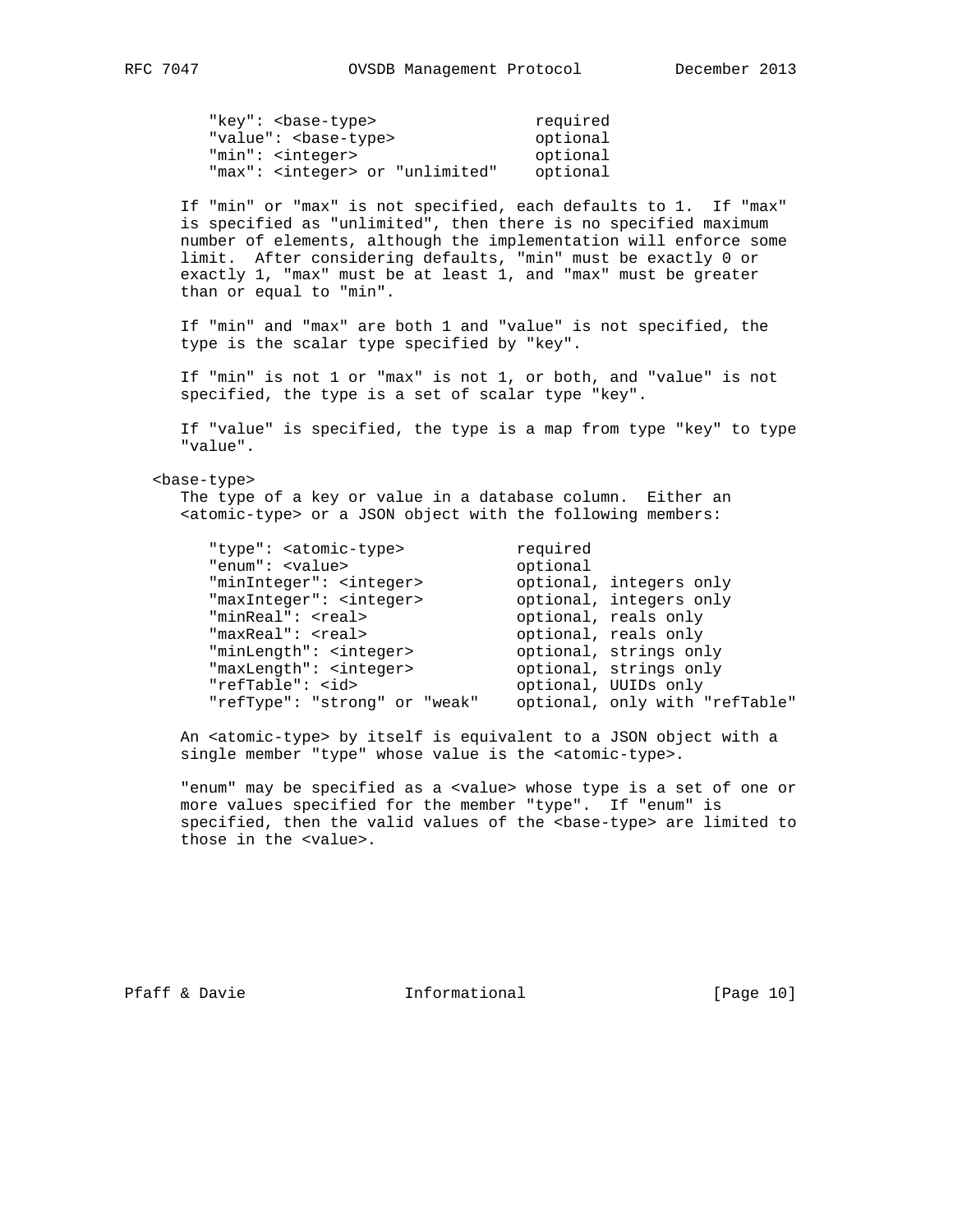"enum" is mutually exclusive with the following constraints:

 If "type" is "integer", then "minInteger" or "maxInteger" or both may also be specified, restricting the valid integer range. If both are specified, then "maxInteger" must be greater than or equal to "minInteger".

 If "type" is "real", then "minReal" or "maxReal" or both may also be specified, restricting the valid real range. If both are specified, then "maxReal" must be greater than or equal to "minReal".

 If "type" is "string", then "minLength" and "maxLength" or both may be specified, restricting the valid length of value strings. If both are specified, then "maxLength" must be greater than or equal to "minLength". String length is measured in characters.

> If "type" is "uuid", then "refTable", if present, must be the name of a table within this database. If "refTable" is specified, then "refType" may also be specified. If "refTable" is set, the effect depends on "refType":

- + If "refType" is "strong" or if "refType" is omitted, the allowed UUIDs are limited to UUIDs for rows in the named table.
- + If "refType" is "weak", then any UUIDs are allowed, but UUIDs that do not correspond to rows in the named table will be automatically deleted. When this situation arises in a map, both the key and the value will be deleted from the map.

 "refTable" constraints are "deferred" constraints: they are enforced only at transaction commit time (see the "transact" request in Section  $4.1.3$ ). The other constraints on  $\zeta$  -base-type> are "immediate", enforced immediately by each operation.

<atomic-type>

 One of the strings "integer", "real", "boolean", "string", or "uuid", representing the specified scalar type.

Pfaff & Davie **Informational** [Page 11]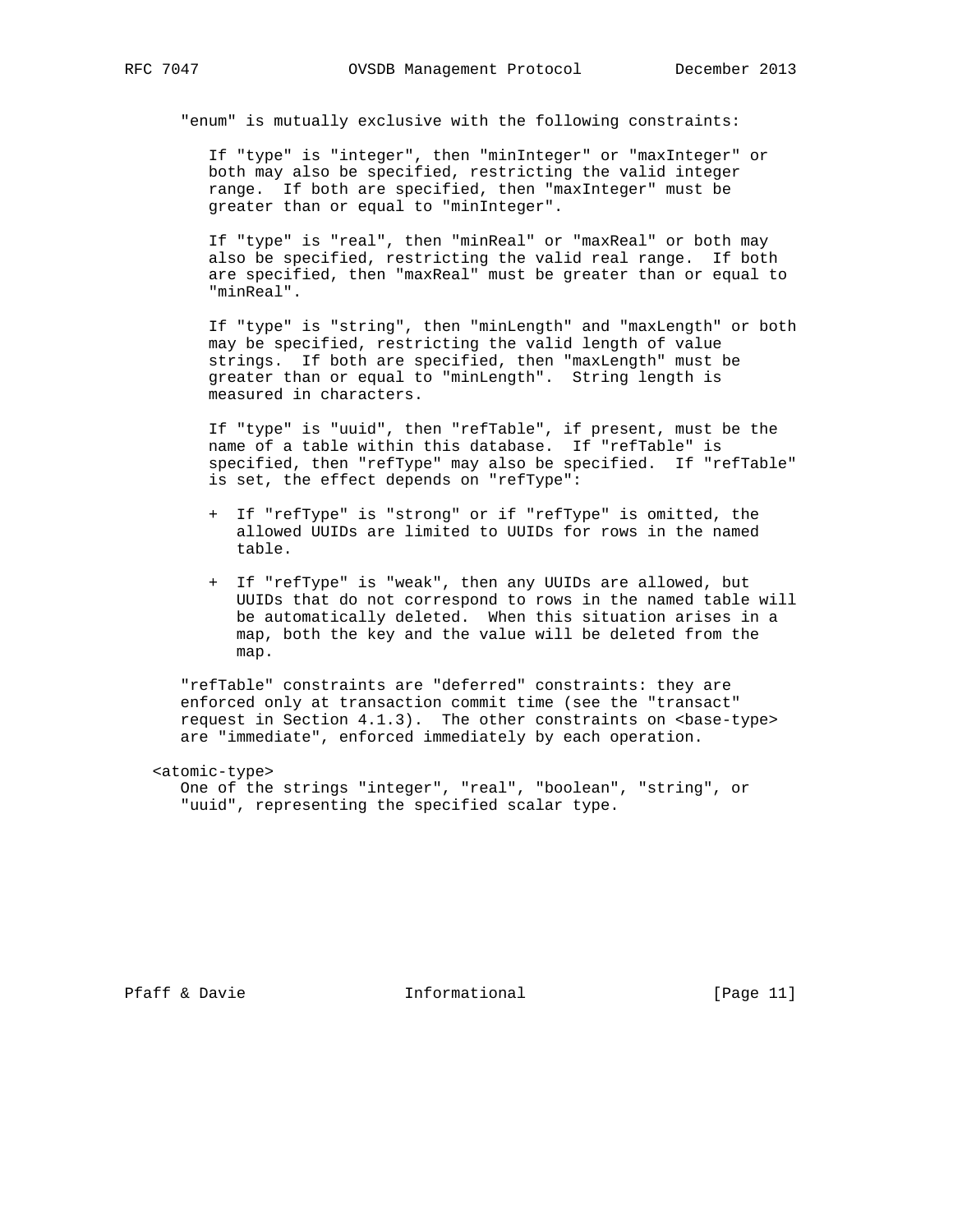# 4. Wire Protocol

 The database wire protocol is implemented in JSON-RPC 1.0 [JSON-RPC]. While the JSON-RPC specification allows a range of transports, implementations of this specification SHOULD operate directly over TCP. See Section 6 for discussion of the TCP port.

# 4.1. RPC Methods

 The following subsections describe the RPC methods that are supported. As described in the JSON-RPC 1.0 specification, each request comprises a string containing the name of the method, a (possibly null) array of parameters to pass to the method, and a request ID, which can be used to match the response to the request. Each response comprises a result object (non-null in the event of a successful invocation), an error object (non-null in the event of an error), and the ID of the matching request. More details on each method, its parameters, and its results are described below.

 An OVSDB server MUST implement all of the following methods. An OVSDB client MUST implement the "Echo" method and is otherwise free to implement whichever methods suit the implementation's needs.

 The operations that may be performed on the OVS database using these methods (e.g., the "transact" method) are described in Section 5.

4.1.1. List Databases

 This operation retrieves an array whose elements are the names of the databases that can be accessed over this management protocol connection.

The request object contains the following members:

- o "method": "list\_dbs"
- o "params": []
- o "id": <nonnull-json-value>

The response object contains the following members:

o "result": [<db-name>,...]

- o "error": null
- o "id": same "id" as request

Pfaff & Davie **Informational** [Page 12]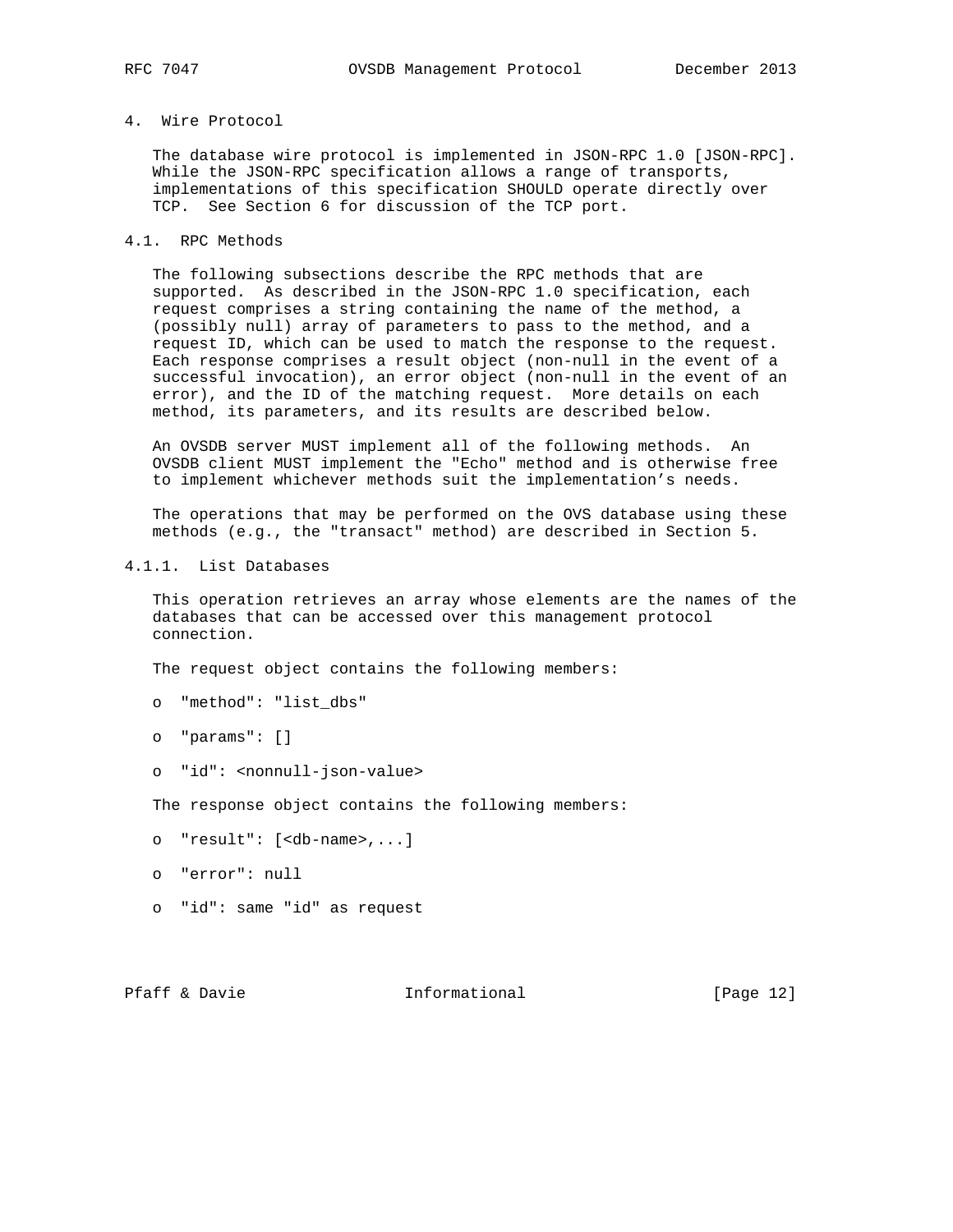# 4.1.2. Get Schema

 This operation retrieves a <database-schema> that describes hosted database <db-name>.

The request object contains the following members:

o "method": "get\_schema"

o "params": [<db-name>]

o "id": <nonnull-json-value>

The response object contains the following members:

- o "result": <database-schema>
- o "error": null
- o "id": same "id" as request

 In the event that the database named in the request does not exist, the server sends a JSON-RPC error response of the following form:

- o "result": null
- o "error": "unknown database"
- o "id": same "id" as request

4.1.3. Transact

 This RPC method causes the database server to execute a series of operations in the specified order on a given database.

The request object contains the following members:

- o "method": "transact"
- o "params": [<db-name>, <operation>\*]
- o "id": <nonnull-json-value>

 The value of "id" MUST be unique among all in-flight transactions within the current JSON-RPC session. Otherwise, the server may return a JSON-RPC error.

Pfaff & Davie **Informational** [Page 13]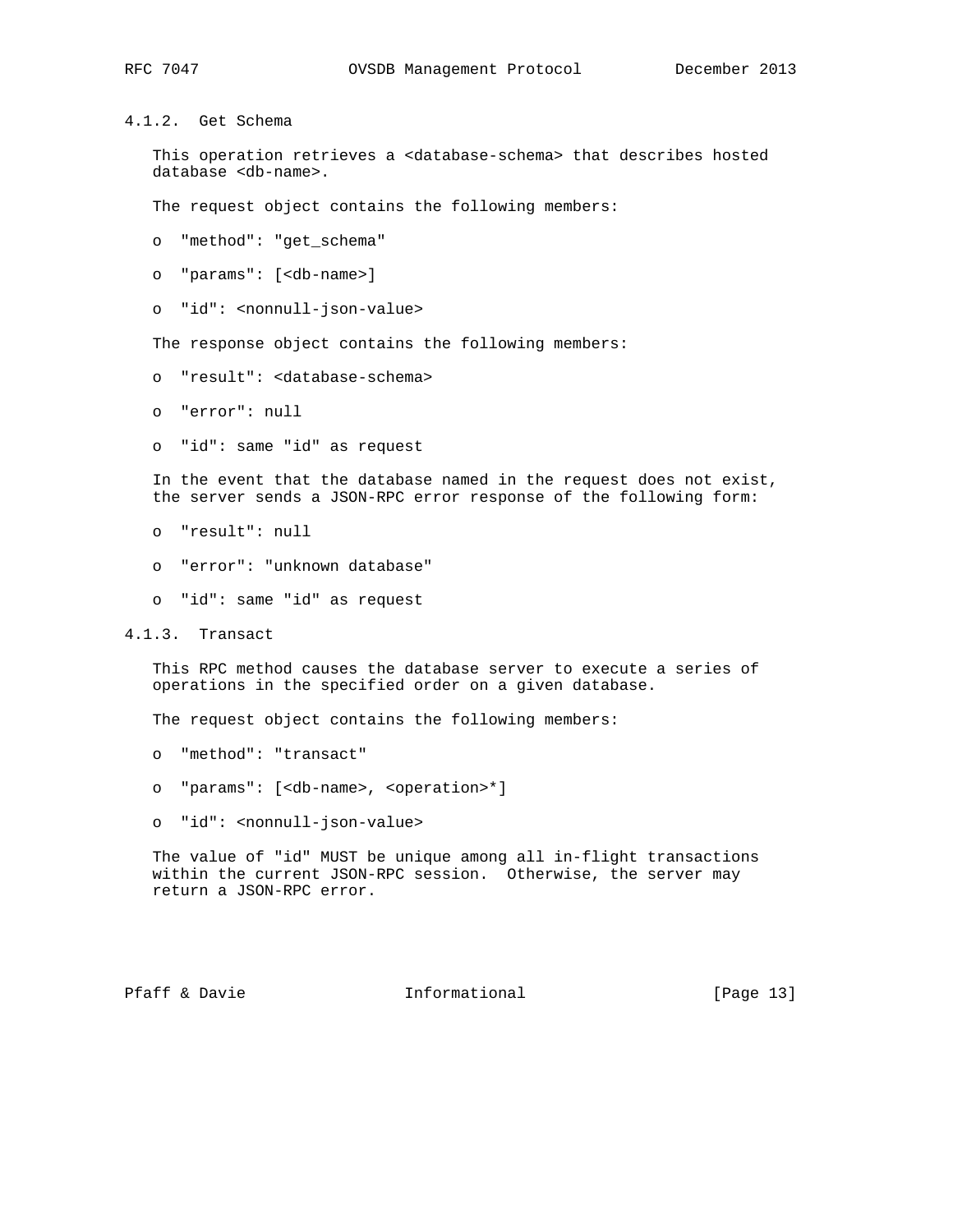The "params" array for this method consists of a <db-name> that identifies the database to which the transaction applies, followed by zero or more JSON objects, each of which represents a single database operation. Section 5 describes the valid operations. The database server executes each of the specified operations in the specified order, except if an operation fails, then the remaining operations are not executed. The set of operations is executed as a single atomic, consistent, isolated transaction. The transaction is committed if and only if every operation succeeds. Durability of the commit is not guaranteed unless the "commit" operation, with "durable" set to true, is included in the operation set. See Section 5 for more discussion of the database operations.

The response object contains the following members:

- o "result": [<object>\*]
- o "error": null
- o "id": same "id" as request

 Regardless of whether errors occur in the database operations, the response is always a JSON-RPC response with null "error" and a "result" member that is an array with the same number of elements as "params". Each element of the "result" array corresponds to the same element of the "params" array. The "result" array elements may be interpreted as follows:

- o A JSON object that does not contain an "error" member indicates that the operation completed successfully. The specific members of the object are specified below in the descriptions of individual operations. Some operations do not produce any results, in which case the object will have no members.
- o An <error> indicates that the matching operation completed with an error.
- o A JSON null value indicates that the operation was not attempted because a prior operation failed.

 In general, "result" contains some number of successful results, possibly followed by an error, in turn followed by enough JSON null values to match the number of elements in "params". There is one exception: if all of the operations succeed, but the results cannot be committed, then "result" will have one more element than "params", with the additional element being an <error>. In this case, the possible "error" strings include the following:

Pfaff & Davie **Informational** [Page 14]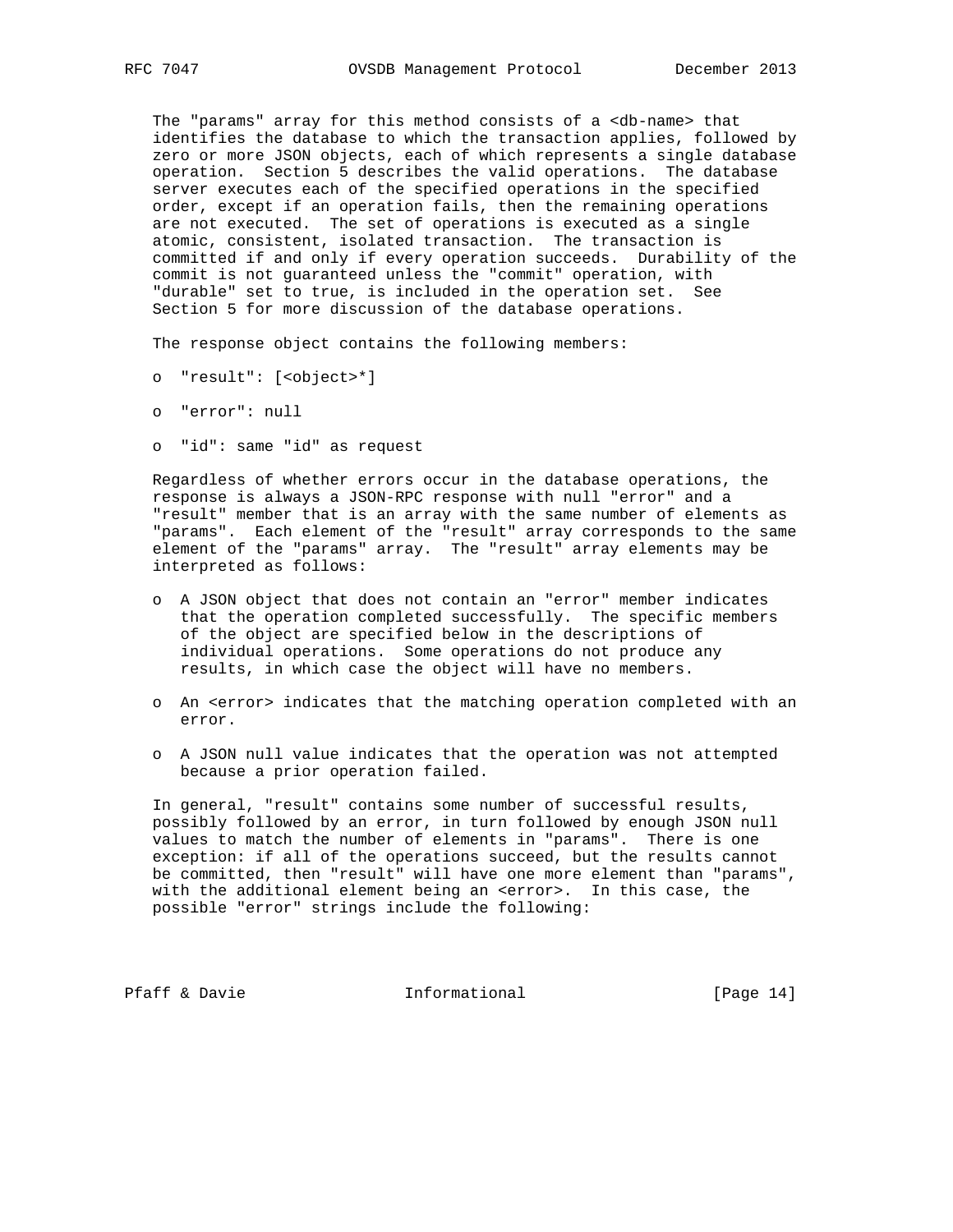"error": "referential integrity violation"

 When the commit was attempted, a column's value referenced the UUID for a row that did not exist in the table named by the column's <base-type> key or value "refTable" that has a "refType" of "strong". (This can be caused by inserting a row that references a nonexistent row, by deleting a row that is still referenced by another row, by specifying the UUID for a row in the wrong table, and other ways.)

"error": "constraint violation"

 A number of situations can arise in which the attempted commit would lead to a constraint on the database being violated. (See Section 3.2 for more discussion of constraints.) These situations include:

- \* The number of rows in a table exceeds the maximum number permitted by the table's "maxRows" value.
- \* Two or more rows in a table had the same values in the columns that comprise an index.
- \* A column with a <br>>base-type> key or value "refTable" whose "refType" is "weak" became empty due to deletion(s), and this column is not allowed to be empty because its <type> has a "min" of 1. Such deletions may be the result of rows that it referenced being deleted (or never having existed, if the column's row was inserted within the transaction).

#### "error": "resources exhausted"

 The operation requires more resources (memory, disk, CPU, etc.) than are currently available to the database server.

"error": "I/O error"

 Problems accessing the disk, network, or other required resources prevented the operation from completing.

 If "params" contains one or more "wait" operations, then the transaction may take an arbitrary amount of time to complete. The database implementation MUST be capable of accepting, executing, and replying to other transactions and other JSON-RPC requests while a transaction or transactions containing "wait" operations are outstanding on the same or different JSON-RPC sessions.

Pfaff & Davie **Informational** [Page 15]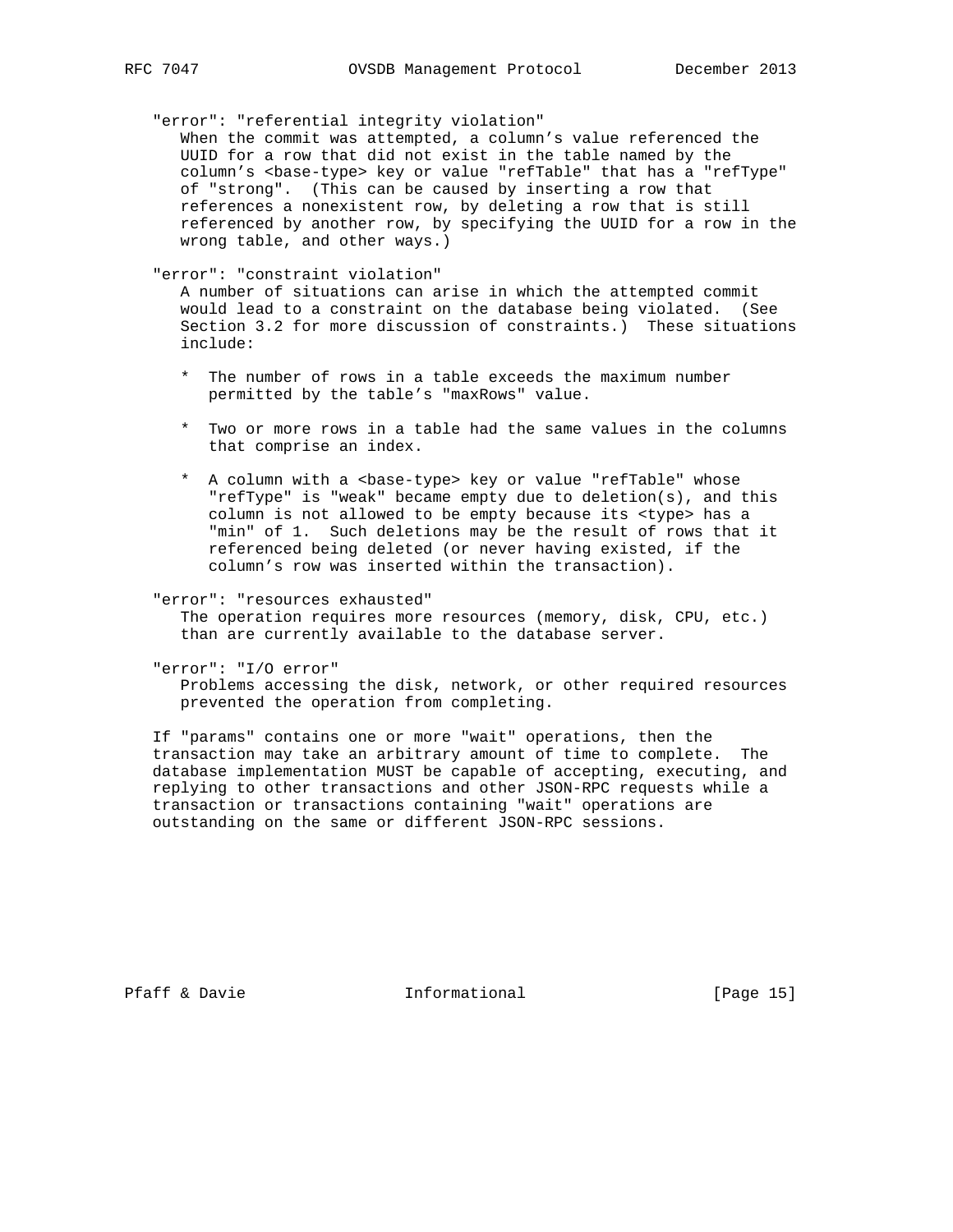4.1.4. Cancel

 The "cancel" method is a JSON-RPC notification, i.e., no matching response is provided. It instructs the database server to immediately complete or cancel the "transact" request whose "id" is the same as the notification's "params" value. The notification object has the following members:

- o "method": "cancel"
- o "params": [the "id" for an outstanding request]
- o "id": null

 If the "transact" request can be completed immediately, then the server sends a response in the form described for "transact" (Section 4.1.3). Otherwise, the server sends a JSON-RPC error response of the following form:

- o "result": null
- o "error": "canceled"
- o "id": the "id" member of the canceled request.

The "cancel" notification itself has no reply.

4.1.5. Monitor

 The "monitor" request enables a client to replicate tables or subsets of tables within an OVSDB database by requesting notifications of changes to those tables and by receiving the complete initial state of a table or a subset of a table. The request object has the following members:

- o "method": "monitor"
- o "params": [<db-name>, <json-value>, <monitor-requests>]
- o "id": <nonnull-json-value>

 The <json-value> parameter is used to match subsequent update notifications (see below) to this request. The <monitor-requests> object maps the name of the table to be monitored to an array of <monitor-request> objects.

Pfaff & Davie Informational [Page 16]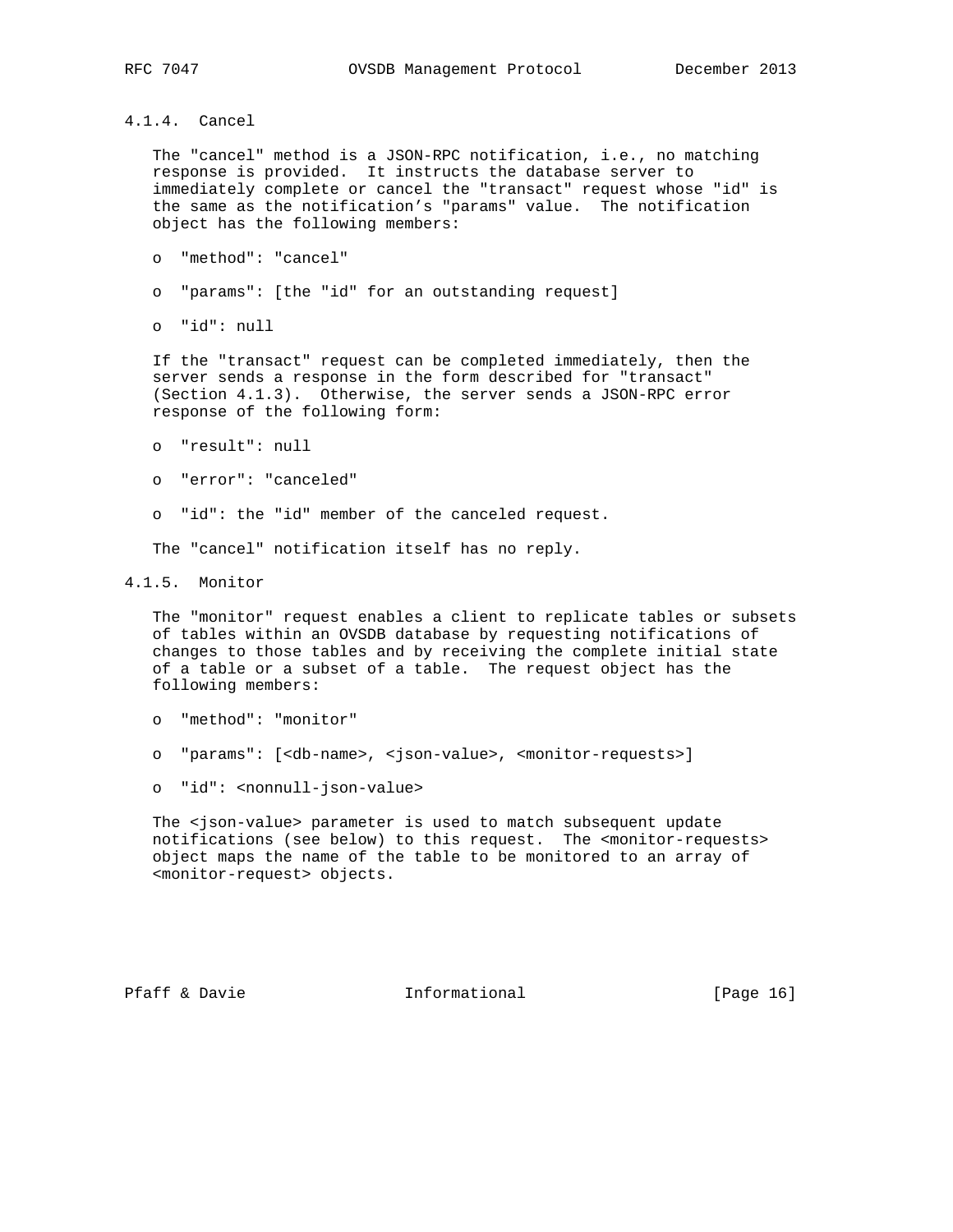Each <monitor-request> is an object with the following members:

| "columns": [ <column>*]</column>            | optional |
|---------------------------------------------|----------|
| "select": <monitor-select></monitor-select> | optional |

 The columns, if present, define the columns within the table to be monitored. <monitor-select> is an object with the following members:

| "initial": <boolean></boolean> | optional |
|--------------------------------|----------|
| "insert": <boolean></boolean>  | optional |
| "delete": <boolean></boolean>  | optional |
| "modify": <boolean></boolean>  | optional |

 The contents of this object specify how the columns or table are to be monitored, as explained in more detail below.

The response object has the following members:

- o "result": <table-updates>
- o "error": null
- o "id": same "id" as request

 The <table-updates> object is described in detail in Section 4.1.6. It contains the contents of the tables for which "initial" rows are selected. If no tables' initial contents are requested, then "result" is an empty object.

 Subsequently, when changes to the specified tables are committed, the changes are automatically sent to the client using the "update" monitor notification (see Section 4.1.6). This monitoring persists until the JSON-RPC session terminates or until the client sends a "monitor\_cancel" JSON-RPC request.

 Each <monitor-request> specifies one or more columns and the manner in which the columns (or the entire table) are to be monitored. The "columns" member specifies the columns whose values are monitored. It MUST NOT contain duplicates. If "columns" is omitted, all columns in the table, except for "\_uuid", are monitored. The circumstances in which an "update" notification is sent for a row within the table are determined by <monitor-select>:

- o If "initial" is omitted or true, every row in the table is sent as part of the response to the "monitor" request.
- o If "insert" is omitted or true, "update" notifications are sent for rows newly inserted into the table.

Pfaff & Davie **Informational** [Page 17]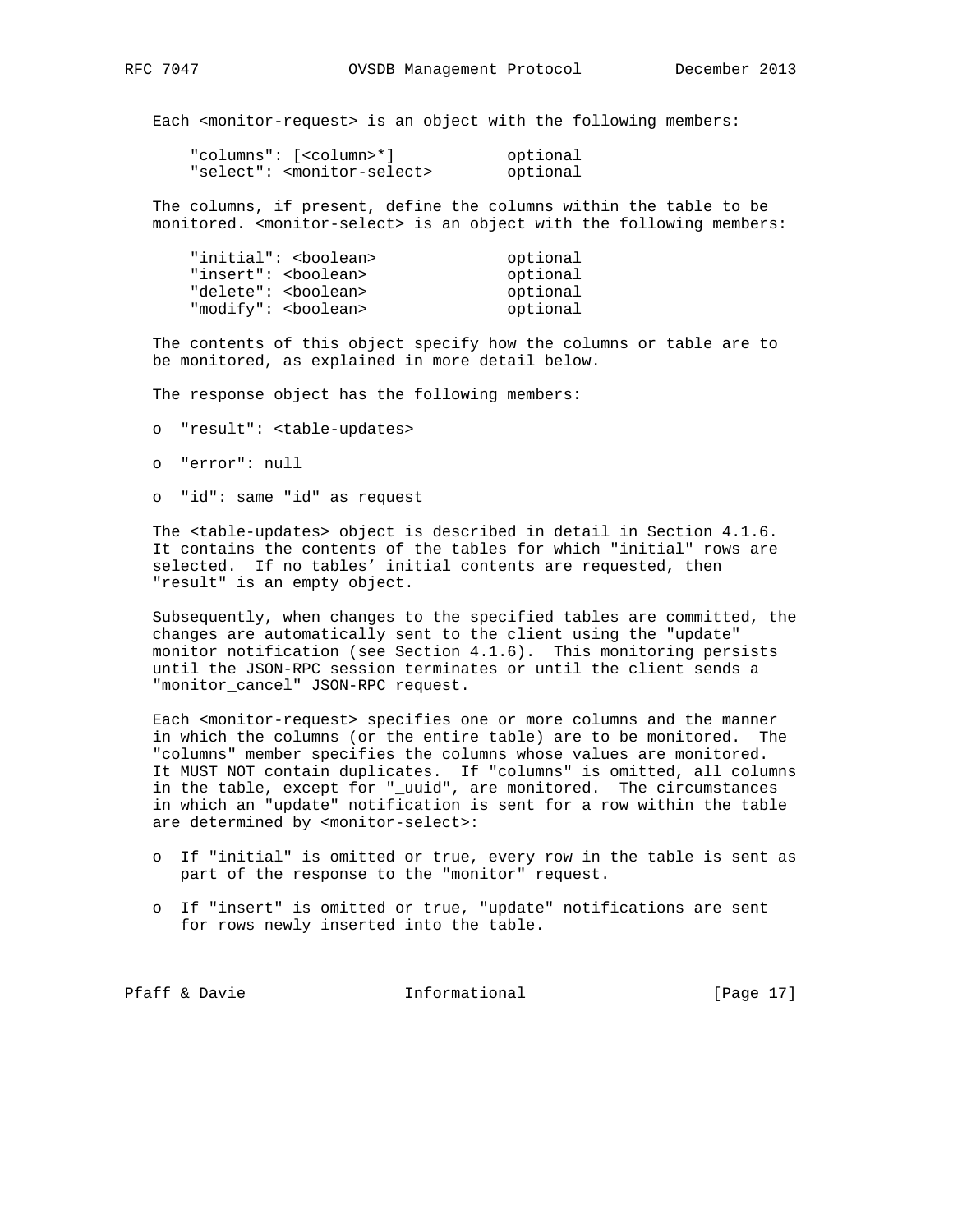- o If "delete" is omitted or true, "update" notifications are sent for rows deleted from the table.
- o If "modify" is omitted or true, "update" notifications are sent whenever a row in the table is modified.

 If there is more than one <monitor-request> in an array, then each <monitor-request> in the array should specify both "columns" and "select", and the "columns" MUST be non-overlapping sets.

4.1.6. Update Notification

 The "update" notification is sent by the server to the client to report changes in tables that are being monitored following a "monitor" request as described above. The notification has the following members:

- o "method": "update"
- o "params": [<json-value>, <table-updates>]
- o "id": null

 The <json-value> in "params" is the same as the value passed as the <json-value> in "params" for the corresponding "monitor" request. <table-updates> is an object that maps from a table name to a <table-update>. A <table-update> is an object that maps from the row's UUID to a <row-update> object. A <row-update> is an object with the following members:

"old": <row> present for "delete" and "modify" updates "new": <row> present for "initial", "insert", and "modify" updates

The format of <row> is described in Section 5.1.

 Each table in which one or more rows has changed (or whose initial view is being presented) is represented in <table-updates>. Each row that has changed (or whose initial view is being presented) is represented in its <table-update> as a member with its name taken from the row's "\_uuid" member. The corresponding value is a <row-update>:

 o The "old" member is present for "delete" and "modify" updates. For "delete" updates, each monitored column is included. For "modify" updates, the prior value of each monitored column whose value has changed is included (monitored columns that have not changed are represented in "new").

Pfaff & Davie **Informational** [Page 18]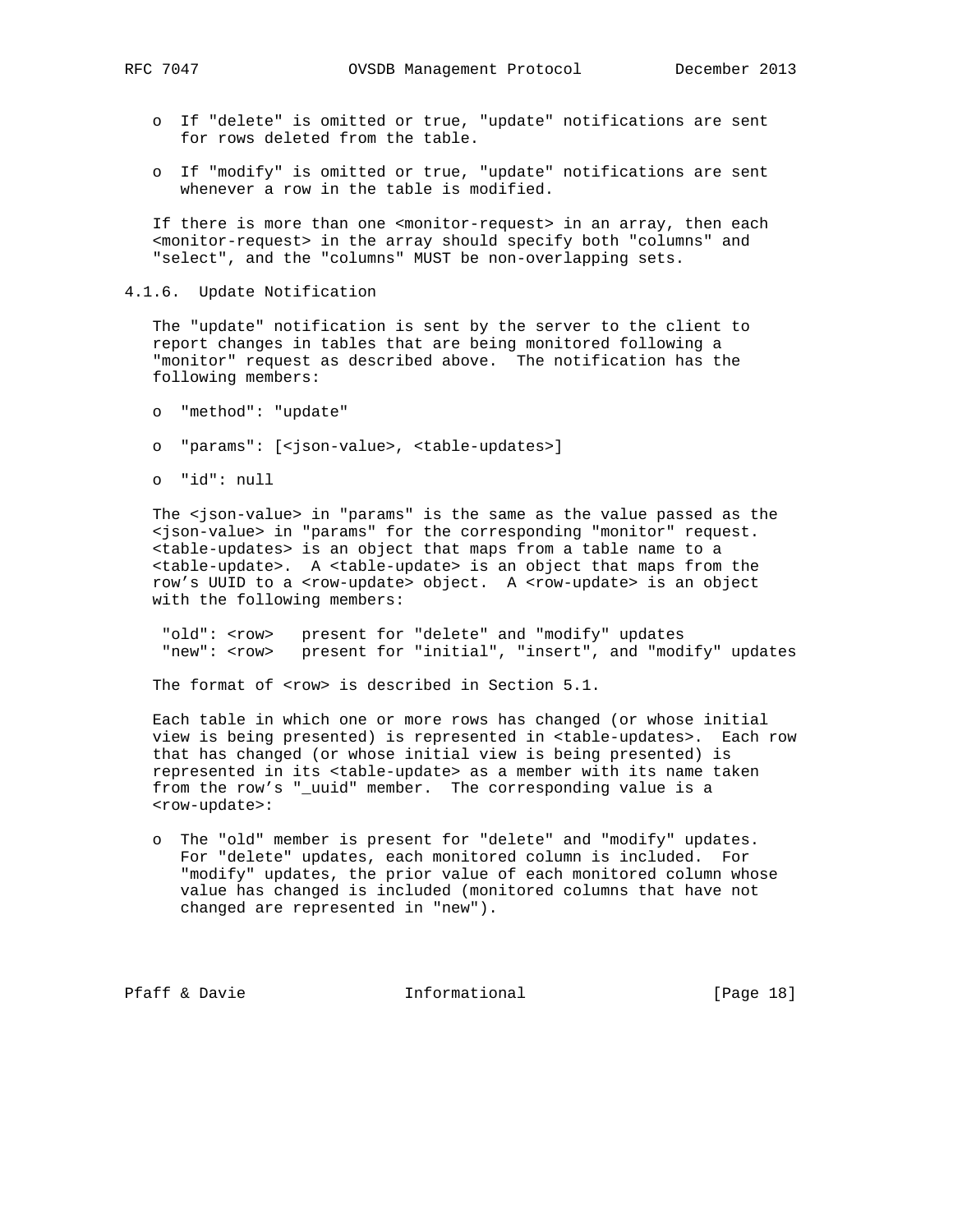o The "new" member is present for "initial", "insert", and "modify" updates. For "initial" and "insert" updates, each monitored column is included. For "modify" updates, the new value of each monitored column is included.

 Note that initial views of rows are not presented in update notifications, but in the response object to the monitor request. The formatting of the <table-updates> object, however, is the same in either case.

4.1.7. Monitor Cancellation

 The "monitor\_cancel" request cancels a previously issued monitor request. The request object members are:

- o "method": "monitor\_cancel"
- o "params": [<json-value>]
- o "id": <nonnull-json-value>

 The <json-value> in "params" matches the <json-value> in "params" for the ongoing "monitor" request that is to be canceled. No more "update" messages will be sent for this table monitor. The response to this request has the following members:

- o "result": {}
- o "error": null
- o "id": the request "id" member

 In the event that a monitor cancellation request refers to an unknown monitor request, an error response with the following members is returned:

- o "result": null
- o "error": "unknown monitor"
- o "id": the request "id" member

4.1.8. Lock Operations

 Three RPC methods, "lock", "steal", and "unlock", provide support to clients to perform locking operations on the database. The database server supports an arbitrary number of locks, each of which is identified by a client-defined ID. At any given time, each lock may

Pfaff & Davie **Informational** [Page 19]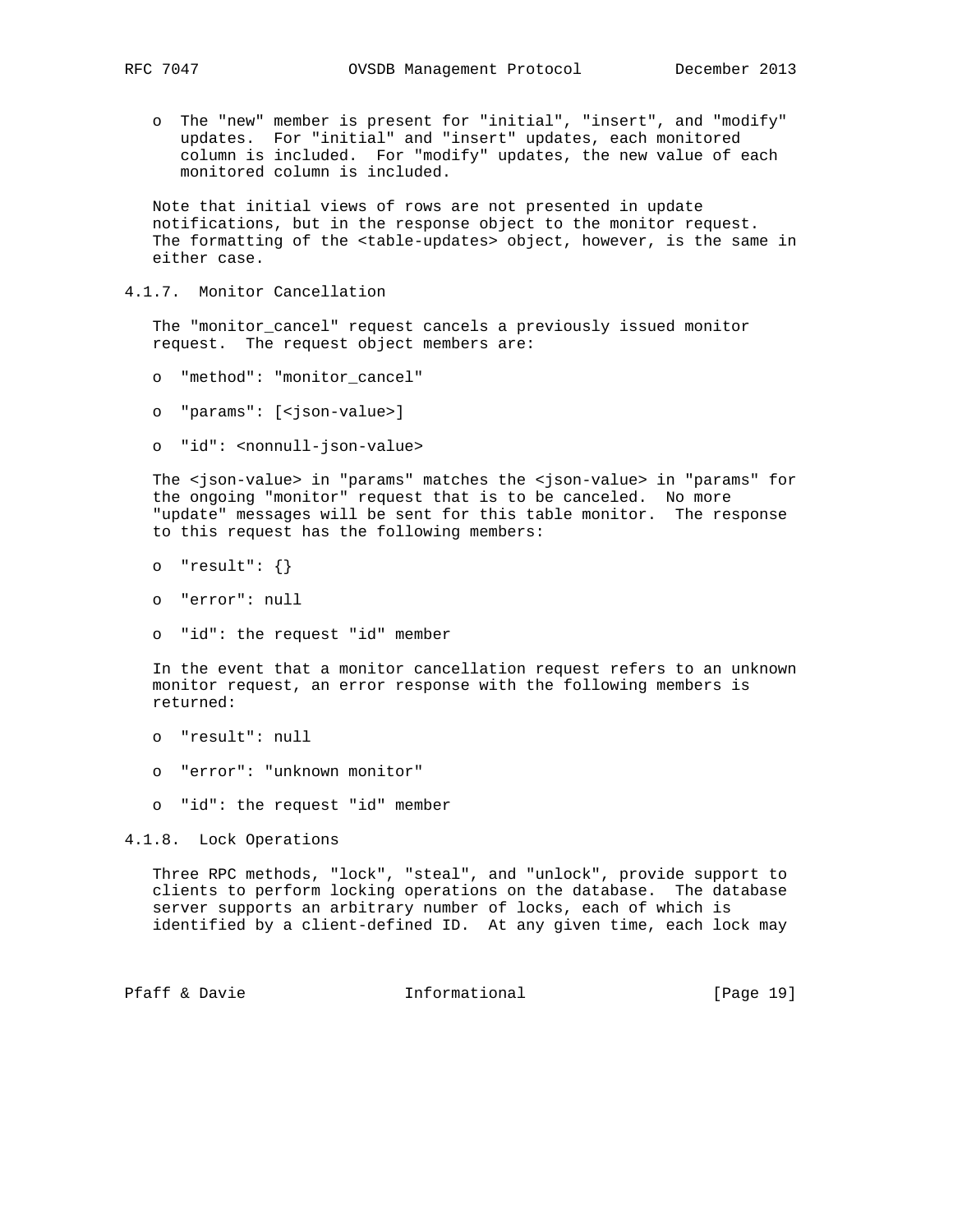have at most one owner. The precise usage of a lock is determined by the client. For example, a set of clients may agree that a certain table can only be written by the owner of a certain lock. OVSDB itself does not enforce any restrictions on how locks are used -- it simply ensures that a lock has at most one owner.

The RPC request objects have the following members:

o "method": "lock", "steal", or "unlock"

```
 o "params": [<id>]
```
o "id": <nonnull-json-value>

The response depends on the request and has the following members:

- o "result": {"locked": boolean} for "lock"
- o "result": {"locked": true} for "steal"
- o "result": {} for "unlock"
- o "error": null
- o "id": same "id" as request

The three methods operate as follows:

- o "lock": The database will assign this client ownership of the lock as soon as it becomes available. When multiple clients request the same lock, they will receive it in first-come, first-served order.
- o "steal": The database immediately assigns this client ownership of the lock. If there is an existing owner, it loses ownership.
- o "unlock": If the client owns the lock, this operation releases it. If the client has requested ownership of the lock, this cancels the request.

 (Closing or otherwise disconnecting a database client connection unlocks all of its locks.)

 For any given lock, the client MUST alternate "lock" or "steal" operations with "unlock" operations. That is, if the previous operation on a lock was "lock" or "steal", it MUST be followed by an "unlock" operation, and vice versa.

Pfaff & Davie **Informational** [Page 20]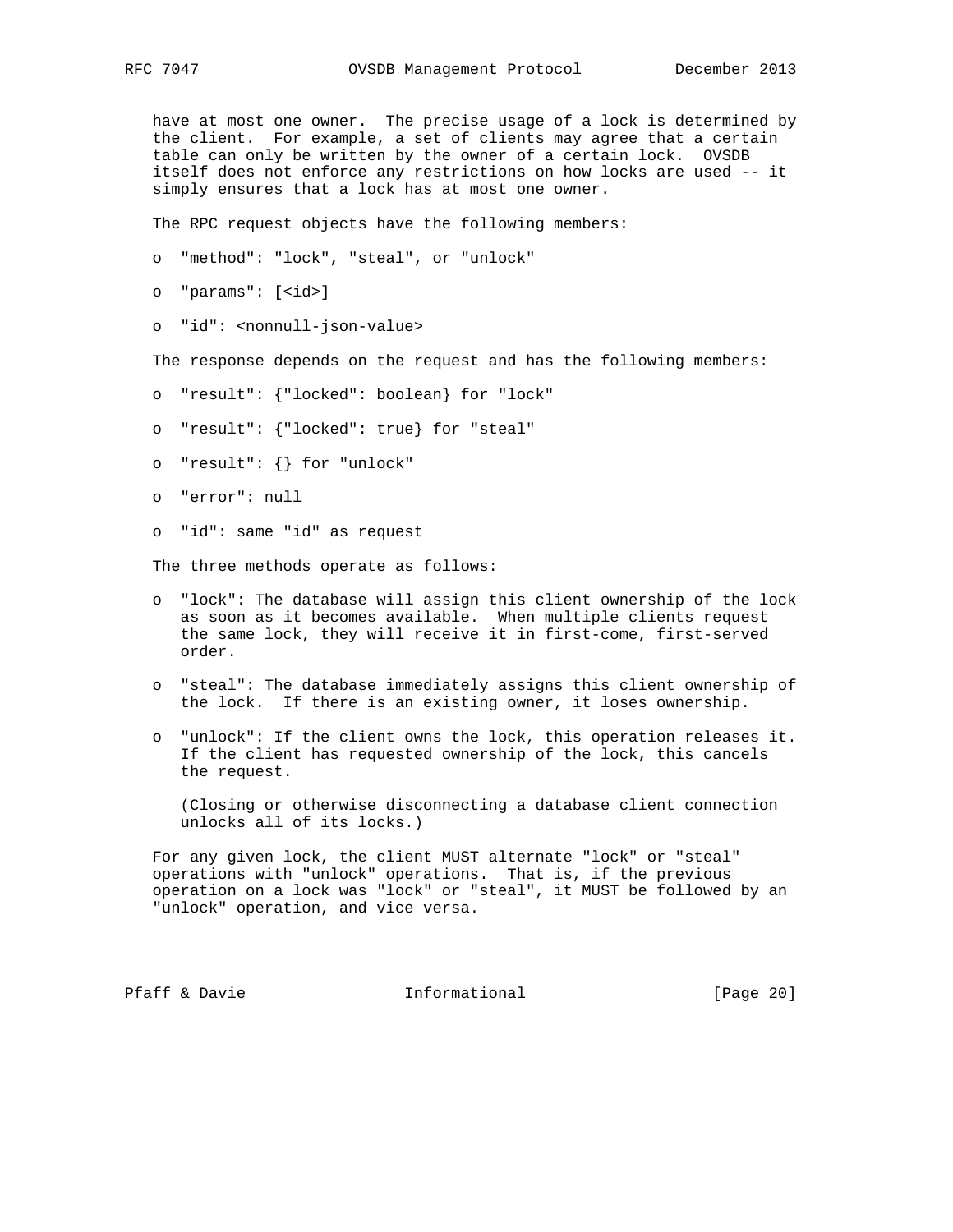For a "lock" operation, the "locked" member in the response object is true if the lock has already been acquired and false if another client holds the lock and the client's request for it was queued. In the latter case, the client will be notified later with a "locked" message (Section 4.1.9) when acquisition succeeds.

 These requests complete and send a response quickly, without waiting. The "locked" and "stolen" notifications (see below) report asynchronous changes to ownership.

 Note that the scope of a lock is a database server, not a database hosted by that server. A client may choose to implement a naming convention, such as "<db-name>\_\_<lock-name>", which can effectively limit the scope of a lock to a particular database.

4.1.9. Locked Notification

 The "locked" notification is provided to notify a client that it has been granted a lock that it had previously requested with the "lock" method described above. The notification has the following members:

- o "method": "locked"
- o "params": [<id>]
- o "id": null

 "Params" contains the name of the lock that was given in the "lock" request. The notified client now owns the lock named in "params".

 The database server sends this notification after the reply to the corresponding "lock" request (but only if the "locked" member of the response was false) and before the reply to the client's subsequent "unlock" request.

4.1.10. Stolen Notification

 The "stolen" notification is provided to notify a client, which had previously obtained a lock, that another client has stolen ownership of that lock. The notification has the following members:

- o "method": "stolen"
- o "params": [<id>]
- o "id": null

Pfaff & Davie **Informational** [Page 21]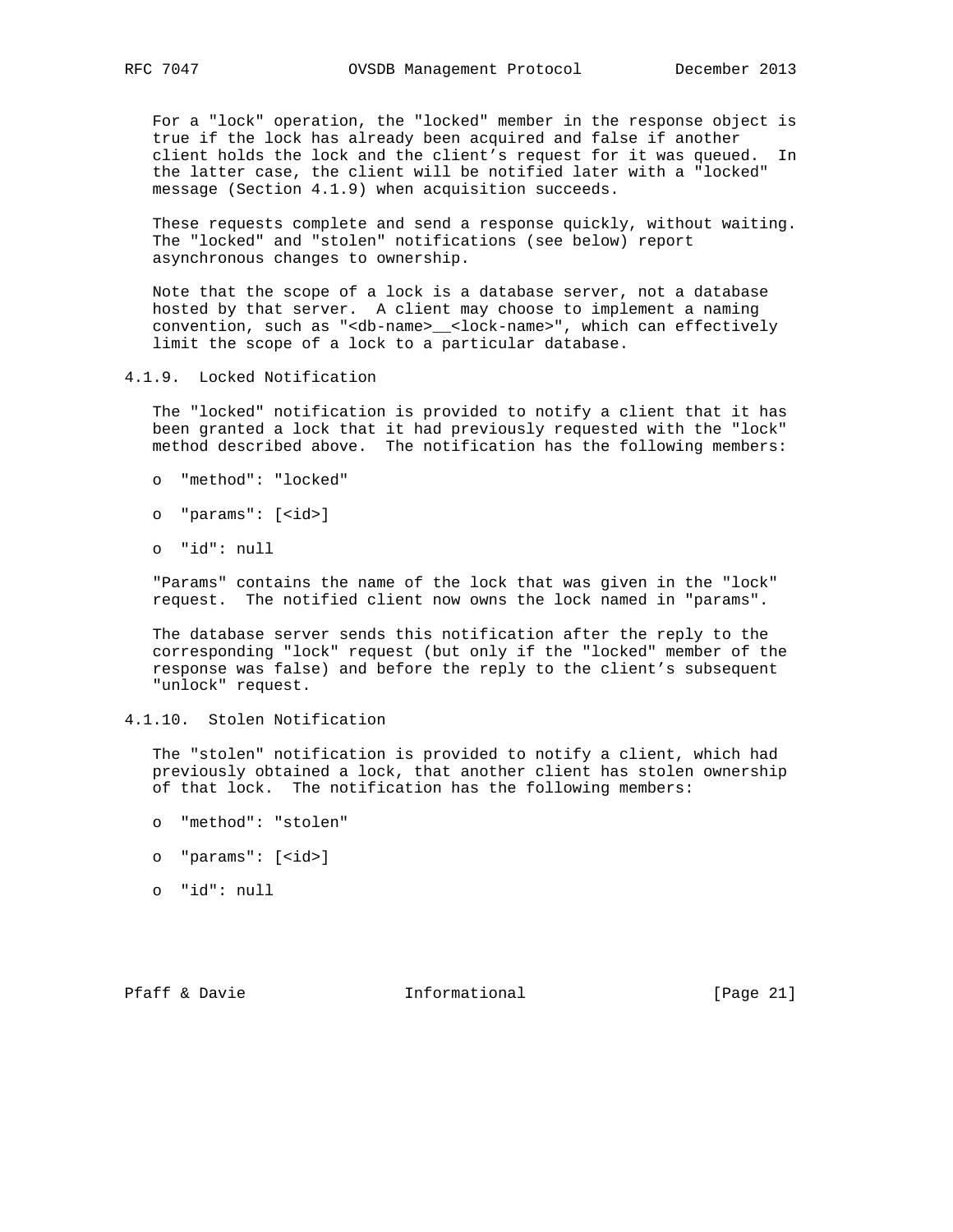The notified client no longer owns the lock named in "params". The client MUST still issue an "unlock" request before performing any subsequent "lock" or "steal" operation on the lock.

 If the client originally obtained the lock through a "lock" request, then it will automatically regain the lock later after the client that stole it releases it. (The database server will send the client a "locked" notification at that point to let it know.)

 If the client originally obtained the lock through a "steal" request, the database server won't automatically reassign it ownership of the lock when it later becomes available. To regain ownership, the client must "unlock" and then "lock" or "steal" the lock again.

4.1.11. Echo

 The "echo" method can be used by both clients and servers to verify the liveness of a database connection. It MUST be implemented by both clients and servers. The members of the request are:

- o "method": "echo"
- o "params": JSON array with any contents
- o "id": <json-value>

The response object has the following members:

- o "result": same as "params"
- o "error": null
- o "id": the request "id" member
- 5. Database Operations

 This section describes the operations that may be specified in the "transact" method described in Section 4.1.3.

# 5.1. Notation

We introduce the following notation for the discussion of operations.

 <db-name> An <id> that names a database. The valid <db-name>s can be obtained using a "list\_dbs" request. The <db-name> is taken from the "name" member of <database-schema>.

Pfaff & Davie **Informational** [Page 22]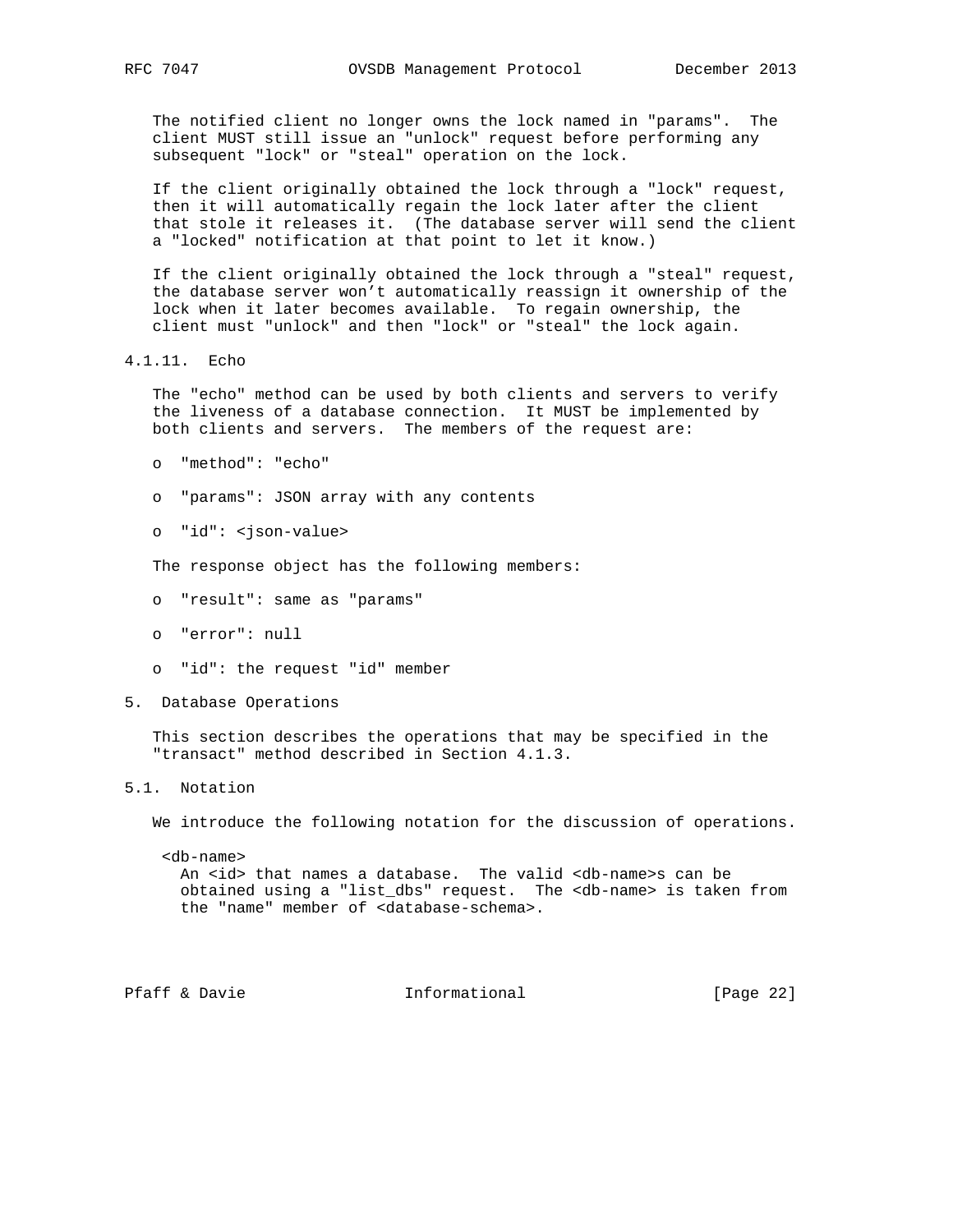<table>

An <id> that names a table.

<column>

An <id> that names a table column.

 $<$ row $>$ 

 A JSON object that describes a table row or a subset of a table row. Each member is the name of a table column paired with the <value> of that column.

<value>

 A JSON value that represents the value of a column in a table row, one of <atom>, <set>, or <map>.

<atom>

 A JSON value that represents a scalar value for a column, one of <string>, <number>, <boolean>, <uuid>, or <named-uuid>.

#### <set>

Either an <atom>, representing a set with exactly one element, or a 2-element JSON array that represents a database set value. The first element of the array must be the string "set", and the second element must be an array of zero or more <atom>s giving the values in the set. All of the <atom>s must have the same type.

<map>

 A 2-element JSON array that represents a database map value. The first element of the array must be the string "map", and the second element must be an array of zero or more <pair>s giving the values in the map. All of the <pair>s must have the same key and value types.

 (JSON objects are not used to represent <map> because JSON only allows string names in an object.)

### <pair>

 A 2-element JSON array that represents a pair within a database map. The first element is an <atom> that represents the key, and the second element is an <atom> that represents the value.

Pfaff & Davie **Informational** [Page 23]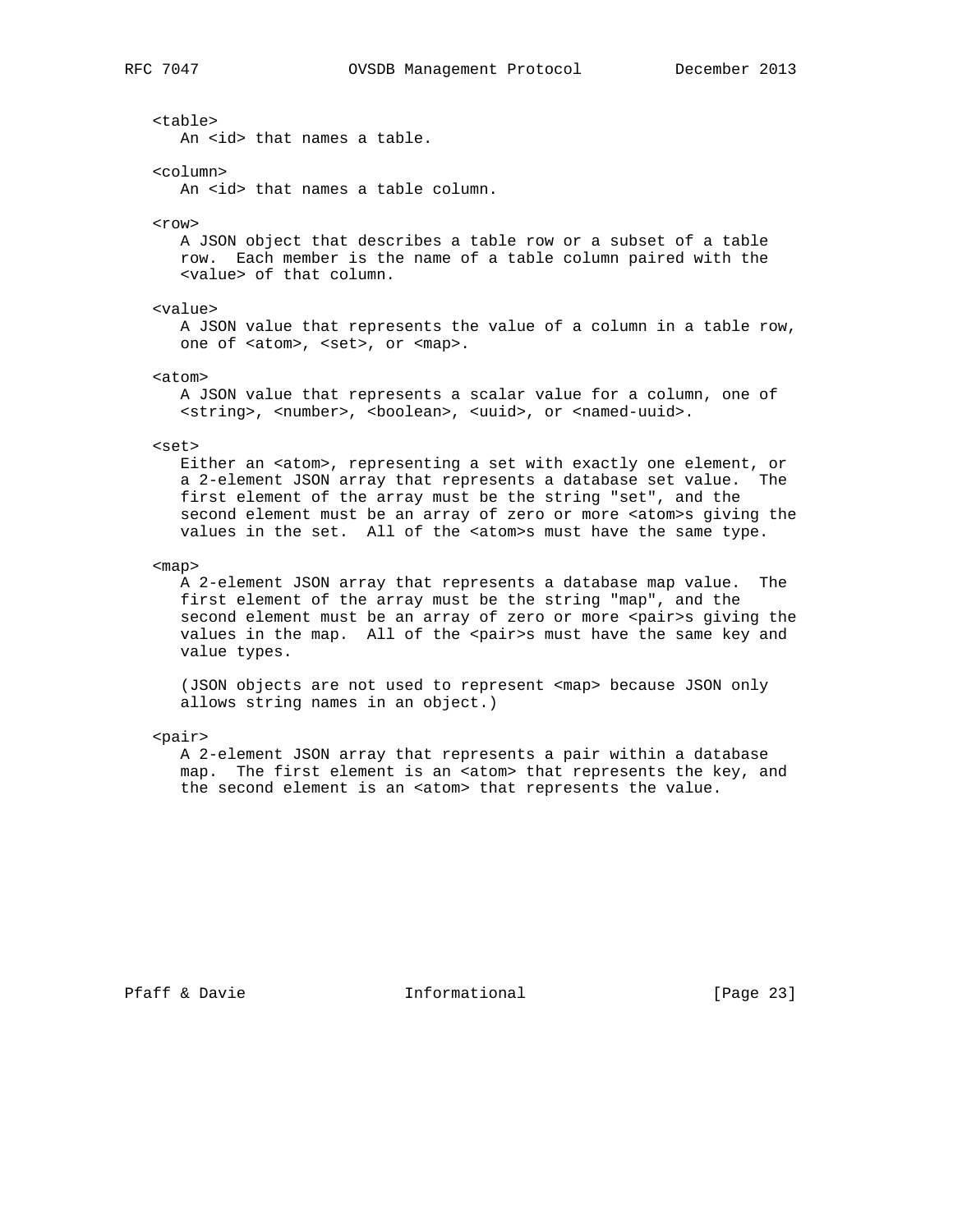### <uuid>

 A 2-element JSON array that represents a UUID. The first element of the array must be the string "uuid", and the second element must be a 36-character string giving the UUID in the format described by RFC 4122 [RFC4122]. For example, the following <uuid> represents the UUID 550e8400-e29b-41d4-a716-446655440000:

["uuid", "550e8400-e29b-41d4-a716-446655440000"]

### <named-uuid>

 A 2-element JSON array that represents the UUID of a row inserted in an "insert" operation within the same transaction. The first element of the array must be the string "named-uuid", and the second element should be the <id> specified as the "uuid-name" for an "insert" operation within the same transaction. For example, if an "insert" operation within this transaction specifies a "uuid-name" of "myrow", the following <named-uuid> represents the UUID created by that operation:

["named-uuid", "myrow"]

 A <named-uuid> may be used anywhere a <uuid> is valid. This enables a single transaction to both insert a new row and then refer to that row using the "uuid-name" that was associated with that row when it was inserted. Note that the "uuid-name" is only meaningful within the scope of a single transaction.

<condition>

 A 3-element JSON array of the form [<column>, <function>, <value>] that represents a test on a column value. Except as otherwise specified below, <value> MUST have the same type as <column>. The meaning depends on the type of <column>:

integer or real

 <function> must be "<", "<=", "==", "!=", ">=", ">", "includes", or "excludes".

 The test is true if the column's value satisfies the relation <function> <value>, e.g., if the column has value 1 and <value> is 2, the test is true if <function> is "<", "<=", or "!=", but not otherwise.

 "includes" is equivalent to "=="; "excludes" is equivalent to "!=".

Pfaff & Davie **Informational** [Page 24]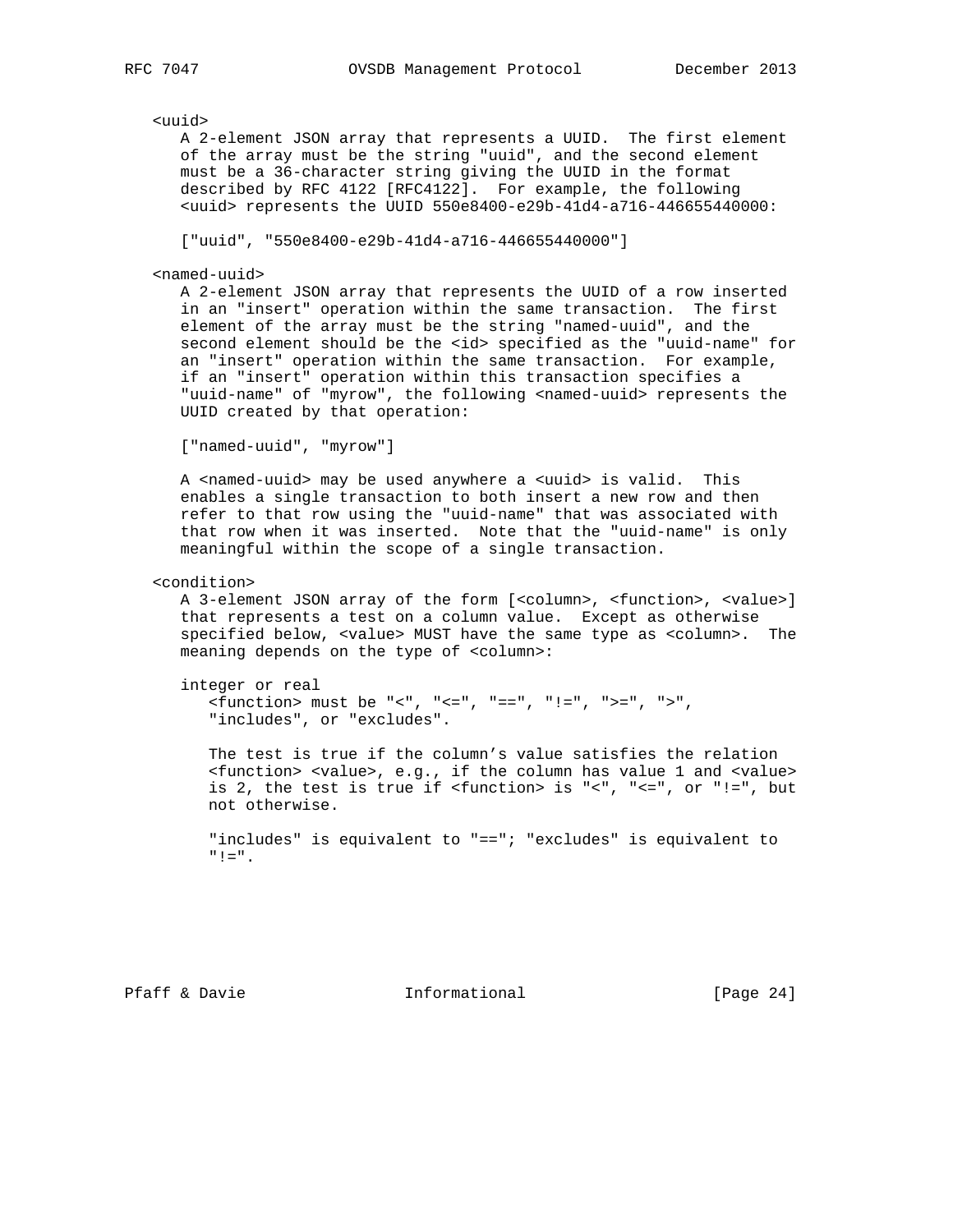boolean or string or uuid <function> must be "!=", "==", "includes", or "excludes". If <function> is "==" or "includes", the test is true if the column's value equals <value>. If <function> is "!=" or "excludes", the test is inverted. set or map <function> must be "!=", "==", "includes", or "excludes". If <function> is "==", the test is true if the column's value contains exactly the same values (for sets) or pairs (for maps). If <function> is "!=", the test is inverted. If <function> is "includes", the test is true if the column's value contains all of the values (for sets) or pairs (for maps) in <value>. The column's value may also contain other values or pairs. If <function> is "excludes", the test is true if the column's value does not contain any of the values (for sets) or pairs (for maps) in <value>. The column's value may contain other values or pairs not in <value>. If <function> is "includes" or "excludes", then the required type of <value> is slightly relaxed, in that it may have fewer than the minimum number of elements specified by the column's type. If <function> is "excludes", then the required type is additionally relaxed in that <value> may have more than the maximum number of elements specified by the column's type. <function> One of "<", "<=", "==", "!=", ">=", ">", "includes", or "excludes". <mutation> A 3-element JSON array of the form [<column>, <mutator>, <value>] that represents a change to a column value. Except as otherwise specified below, <value> must have the same type as <column>. The meaning depends on the type of <column>: integer or real  $\langle$ mutator> must be "+=", "-=", "\*=", "/=", or (integer only) "%=". The value of <column> is changed to the sum, difference, product, quotient, or remainder, respectively, of <column> and <value>. Constraints on <column> are ignored when parsing <value>.

Pfaff & Davie **Informational** [Page 25]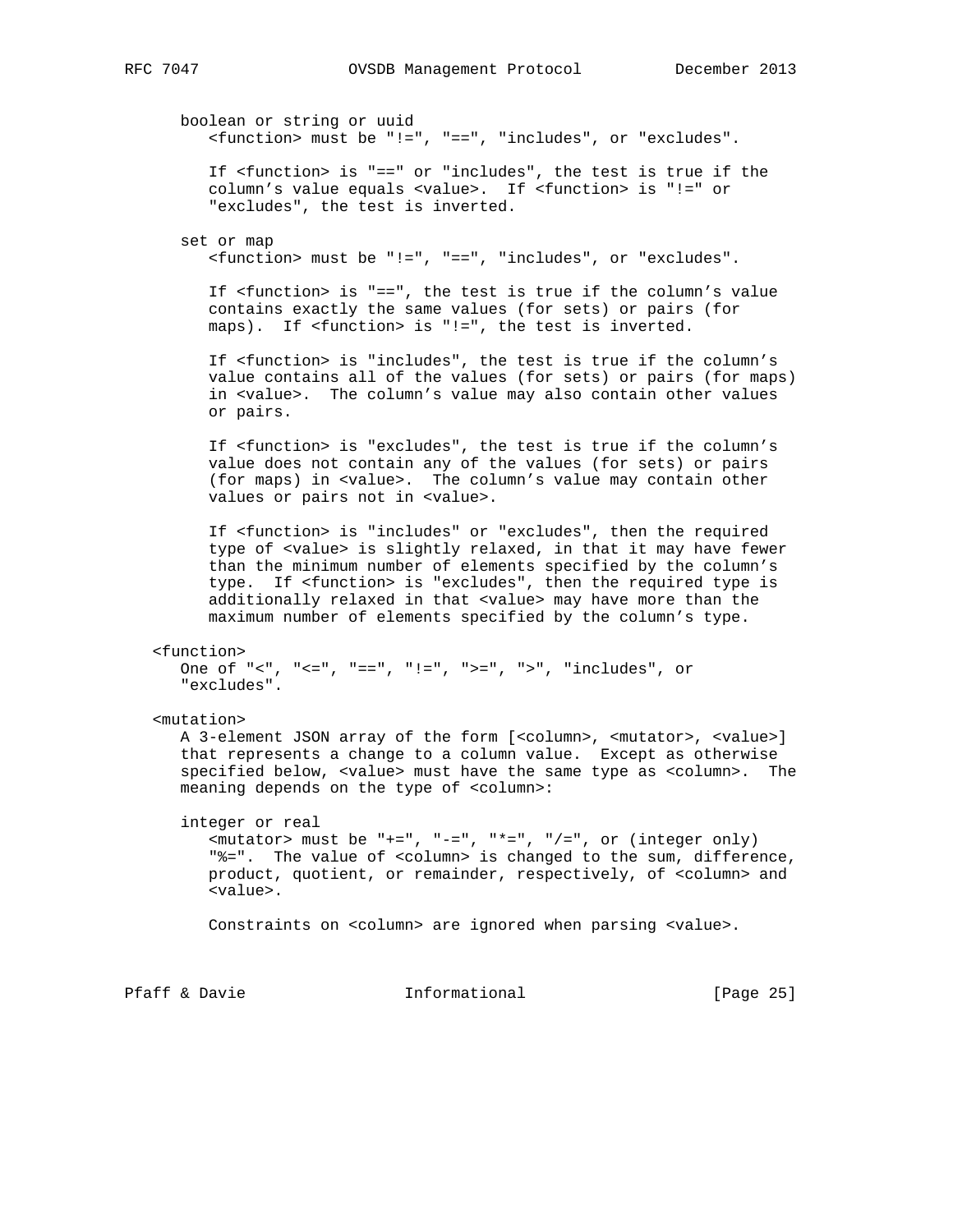boolean, string, or uuid No valid <mutator>s are currently defined for these types.

set

Any <mutator> valid for the set's element type may be applied to the set, in which case the mutation is applied to each member of the set individually. <value> must be a scalar value of the same type as the set's element type, except that constraints are ignored when parsing <value>.

 If <mutator> is "insert", then each of the values in the set in <value> is added to <column> if it is not already present. The required type of <value> is slightly relaxed, in that it may have fewer than the minimum number of elements specified by the column's type.

 If <mutator> is "delete", then each of the values in the set in <value> is removed from <column> if it is present there. The required type is slightly relaxed in that <value> may have more or less than the maximum number of elements specified by the column's type.

#### map

<mutator> must be "insert" or "delete".

 If <mutator> is "insert", then each of the key-value pairs in the map in <value> is added to <column> only if its key is not already present. The required type of <value> is slightly relaxed, in that it may have fewer than the minimum number of elements specified by the column's type.

 If <mutator> is "delete", then <value> may have the same type as <column> (a map type), or it may be a set whose element type is the same as <column>'s key type:

- + If <value> is a map, the mutation deletes each key-value pair in <column> whose key and value equal one of the key value pairs in <value>.
- + If <value> is a set, the mutation deletes each key-value pair in <column> whose key equals one of the values in <value>.

 For "delete", <value> may have any number of elements, regardless of restrictions on the number of elements in <column>.

Pfaff & Davie **Informational** [Page 26]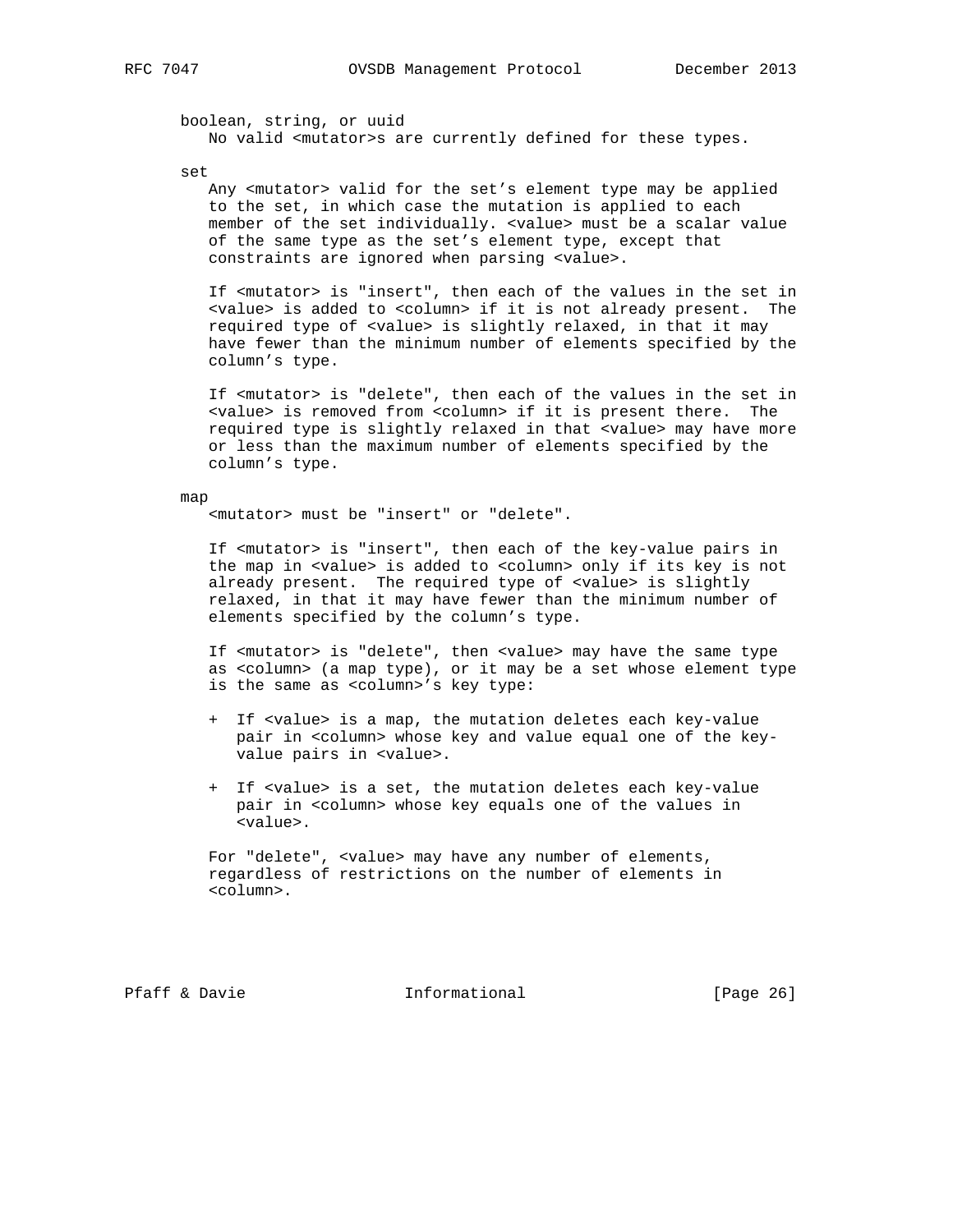<mutator> One of "+=", "-=", "\*=", "/=", "%=", "insert", or "delete".

5.2. Operations

 The operations that may be performed as part of a "transact" RPC request (see Section 4.1.3) are described in the following subsections. Each of these operations is a JSON object that may be included as one of the elements of the "params" array that is one of the elements of the "transact" request. The details of each object, its semantics, results, and possible errors are described below.

5.2.1. Insert

The "insert" object contains the following members:

| required |
|----------|
| required |
| required |
| optional |
|          |

The corresponding result object contains the following member:

"uuid": <uuid>

 The operation inserts "row" into "table". If "row" does not specify values for all the columns in "table", those columns receive default values. The default value for a column depends on its type. The default for a column whose <type> specifies a "min" of 0 is an empty set or empty map. Otherwise, the default is a single value or a single key-value pair, whose value(s) depend on its <atomic-type>:

```
 o "integer" or "real": 0
```
- o "boolean": false
- o "string": "" (the empty string)
- o "uuid": 00000000-0000-0000-0000-000000000000

 The new row receives a new, randomly generated UUID. If "uuid-name" is supplied, then it is an error if <id> is not unique among the "uuid-name"s supplied on all the "insert" operations within this transaction. The UUID for the new row is returned as the "uuid" member of the result.

Pfaff & Davie **Informational** [Page 27]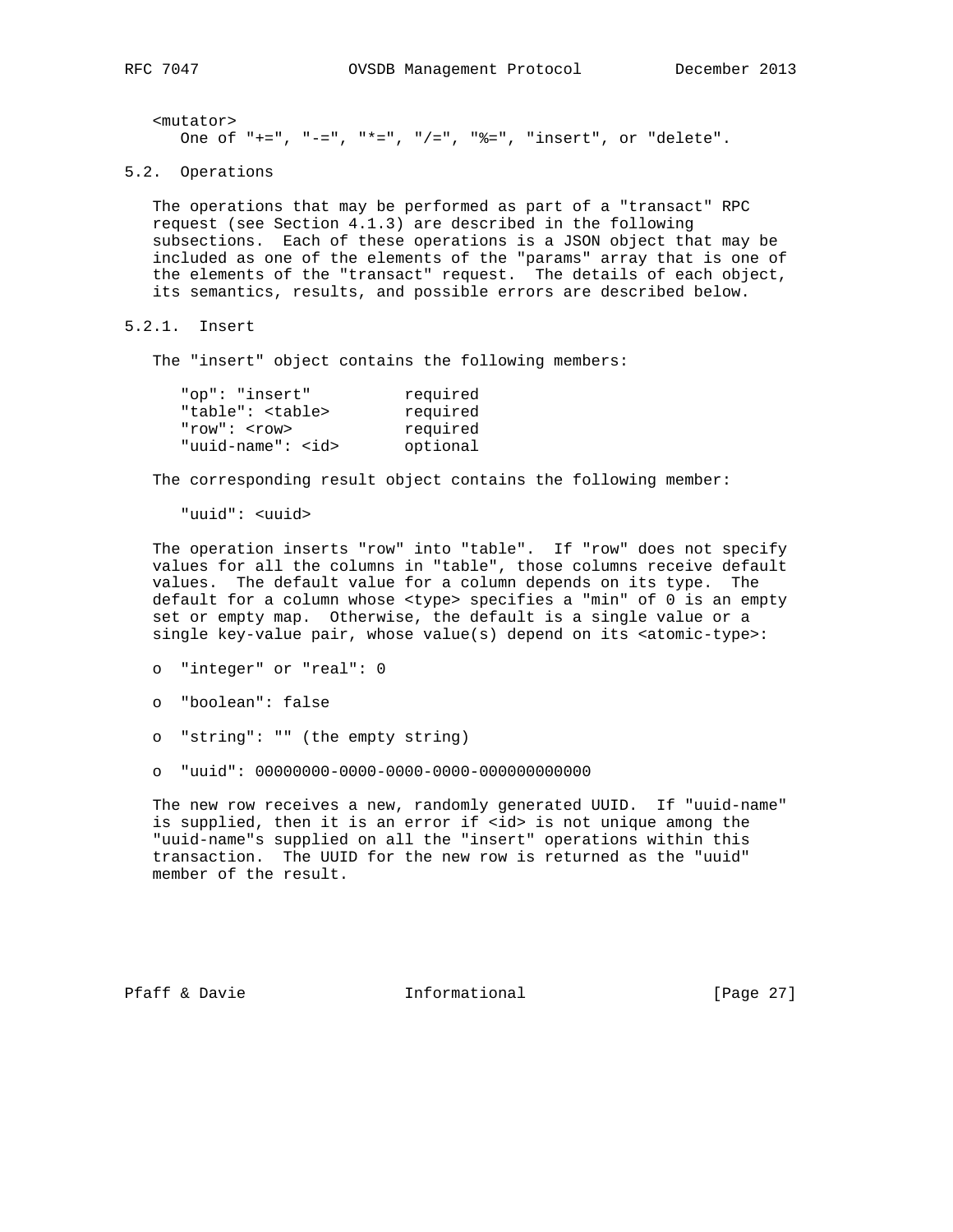The errors that may be returned are as follows:

 "error": "duplicate uuid-name" The same "uuid-name" appears on another "insert" operation within this transaction.

 "error": "constraint violation" One of the values in "row" does not satisfy the immediate constraints for its column's <br/>base-type>. This error will occur for columns that are not explicitly set by "row" if the default value does not satisfy the column's constraints.

```
5.2.2. Select
```
The "select" object contains the following members:

| "op": "select"                       | required |
|--------------------------------------|----------|
| "table": <table></table>             | required |
| "where": [ <condition>*]</condition> | required |
| "columns": [ <column>*]</column>     | optional |

The corresponding result object contains the following member:

"rows": [<row>\*]

 The operation searches "table" for rows that match all the conditions specified in "where". If "where" is an empty array, every row in "table" is selected.

 The "rows" member of the result is an array of objects. Each object corresponds to a matching row, with each column specified in "columns" as a member, the column's name as the member name, and its value as the member value. If "columns" is not specified, all the table's columns are included (including the internally generated "\_uuid" and "\_version" columns). If two rows of the result have the same values for all included columns, only one copy of that row is included in "rows". Specifying "\_uuid" within "columns" will avoid dropping duplicates, since every row has a unique UUID.

The ordering of rows within "rows" is unspecified.

Pfaff & Davie **Informational** [Page 28]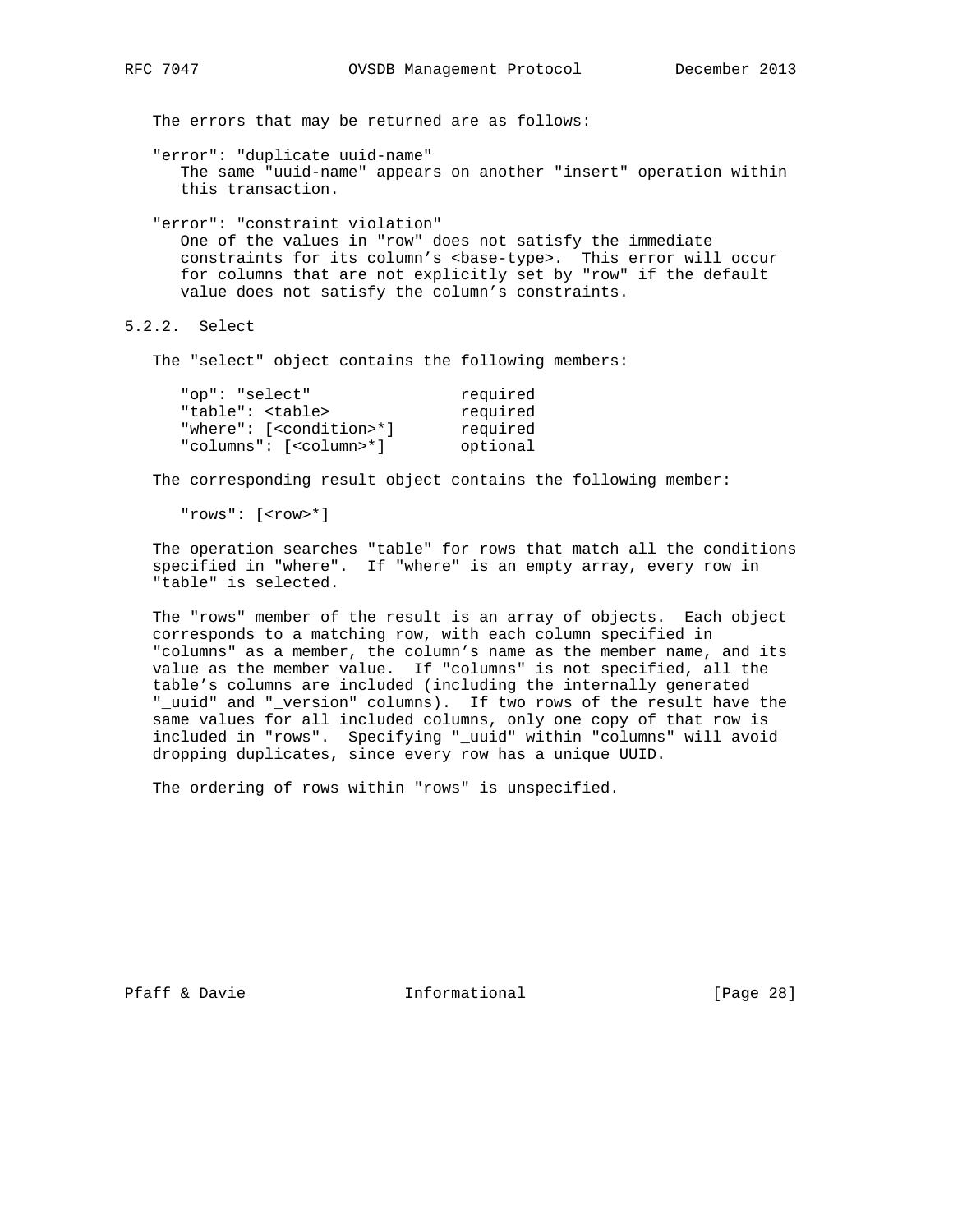5.2.3. Update

The "update" object contains the following members:

| "op": "update"                       | required |
|--------------------------------------|----------|
| "table": <table></table>             | required |
| "where": [ <condition>*]</condition> | required |
| "row": $<$ row>                      | required |

The corresponding result object contains the following member:

"count": <integer>

 The operation updates rows in a table. It searches "table" for rows that match all the conditions specified in "where". For each matching row, it changes the value of each column specified in "row" to the value for that column specified in "row". The "\_uuid" and "\_version" columns of a table may not be directly updated with this operation. Columns designated read-only in the schema also may not be updated.

 The "count" member of the result specifies the number of rows that matched.

The error that may be returned is:

 "error": "constraint violation" One of the values in "row" does not satisfy the immediate constraints for its column's <br/>base-type>.

5.2.4. Mutate

The "mutate" object contains the following members:

| "op": "mutate"                         | required |
|----------------------------------------|----------|
| "table": <table></table>               | required |
| "where": [ <condition>*]</condition>   | required |
| "mutations": [ <mutation>*]</mutation> | required |

The corresponding result object contains the following member:

"count": <integer>

 The operation mutates rows in a table. It searches "table" for rows that match all the conditions specified in "where". For each matching row, it mutates its columns as specified by each <mutation> in "mutations", in the order specified.

Pfaff & Davie Informational [Page 29]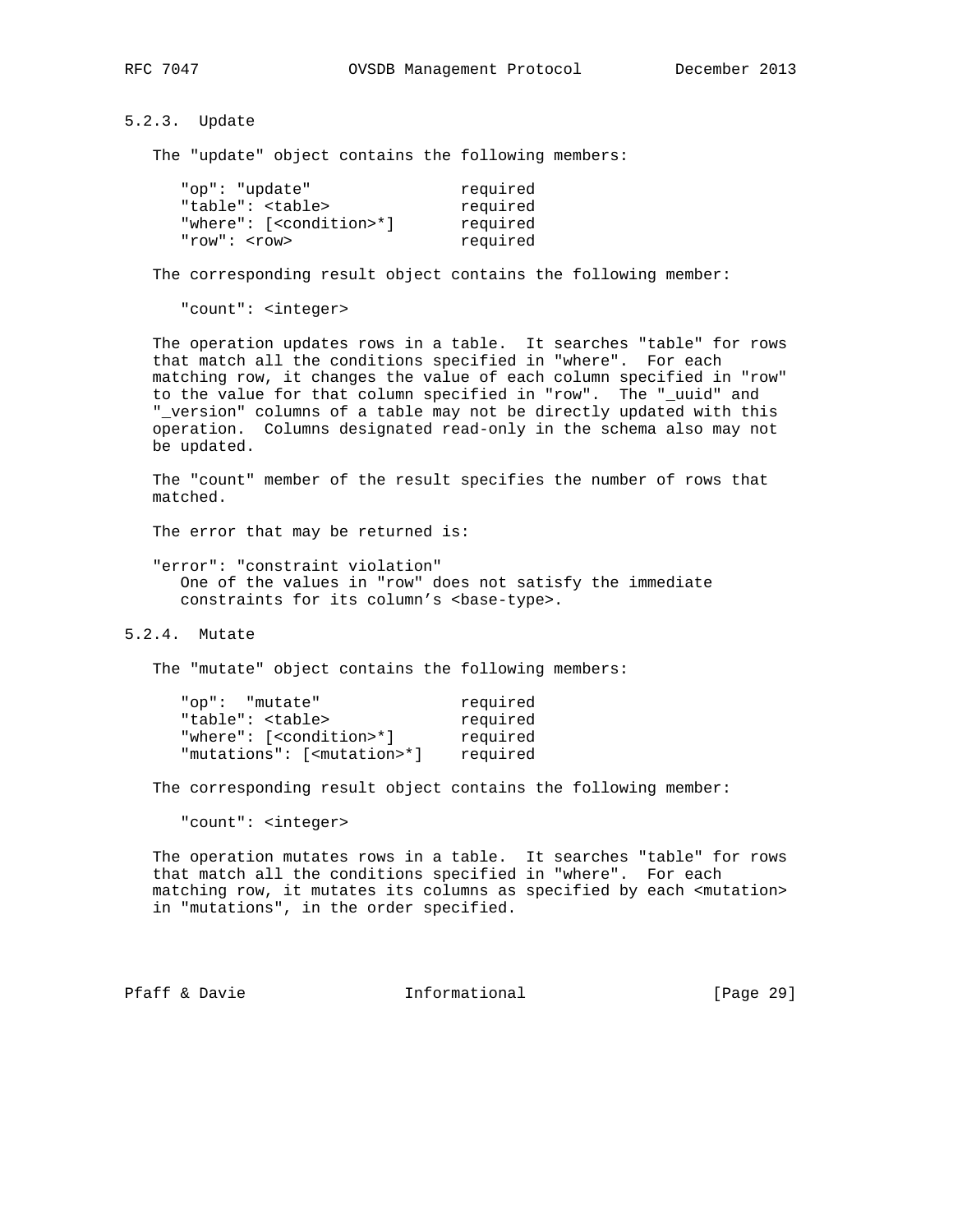The "\_uuid" and "\_version" columns of a table may not be directly modified with this operation. Columns designated read-only in the schema also may not be updated.

 The "count" member of the result specifies the number of rows that matched.

The errors that may be returned are:

 "error": "domain error" The result of the mutation is not mathematically defined, e.g., division by zero.

 "error": "range error" The result of the mutation is not representable within the database's format, e.g., an integer result outside the range INT64\_MIN...INT64\_MAX or a real result outside the range -DBL\_MAX...DBL\_MAX.

 "error": "constraint violation" The mutation caused the column's value to violate a constraint, e.g., it caused a column to have more or fewer values than are allowed, an arithmetic operation caused a set or map to have duplicate elements, or it violated a constraint specified by a column's <base-type>.

# 5.2.5. Delete

The "delete" object contains the following members:

| "op": "delete"                       | required |
|--------------------------------------|----------|
| "table": <table></table>             | required |
| "where": [ <condition>*]</condition> | required |

The corresponding result object contains the following member:

"count": <integer>

 The operation deletes all the rows from "table" that match all the conditions specified in "where". The "count" member of the result specifies the number of deleted rows.

Pfaff & Davie **Informational** [Page 30]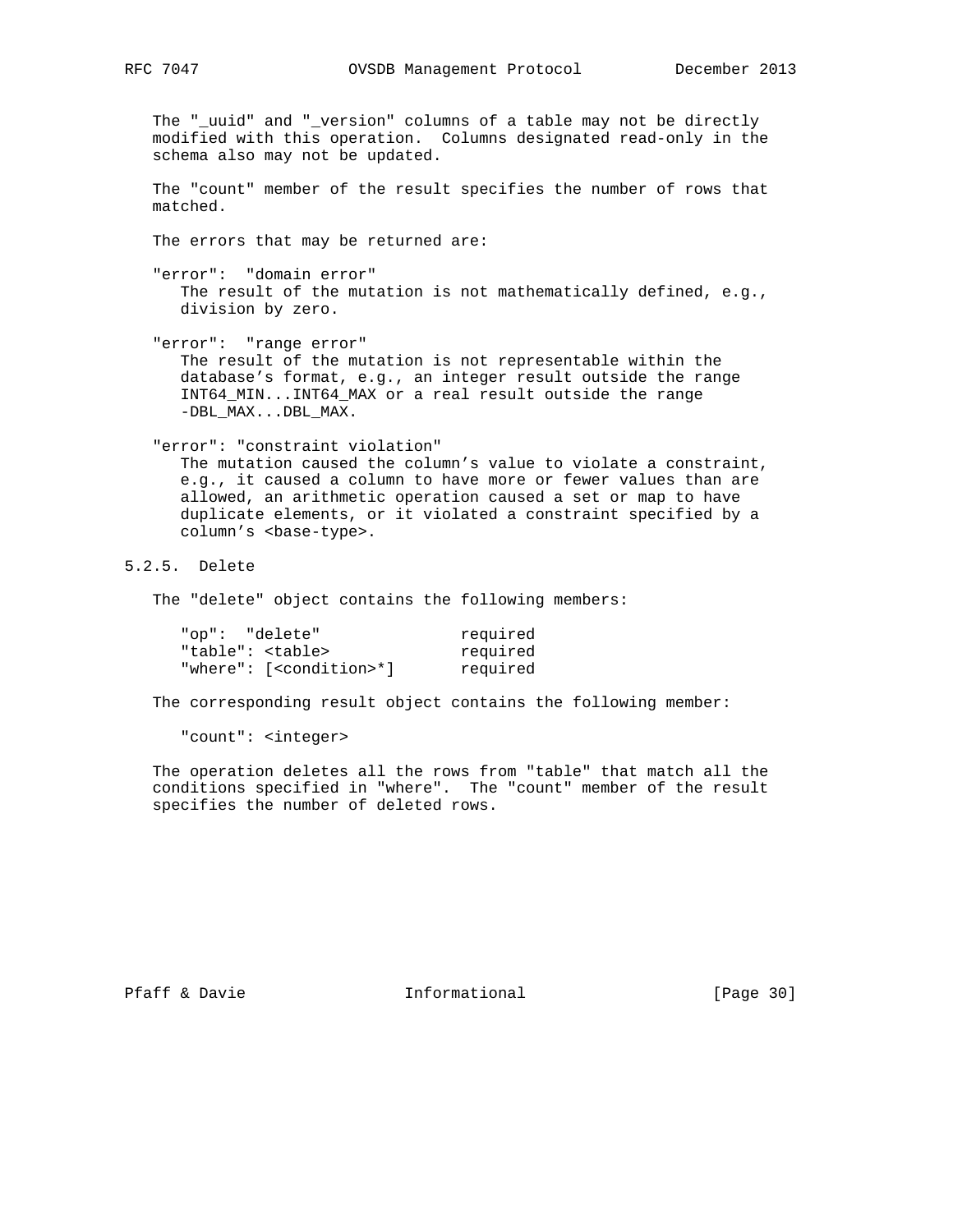5.2.6. Wait

The "wait" object contains the following members:

| required |
|----------|
| optional |
| required |
| required |
| required |
| required |
| required |
|          |

There is no corresponding result object.

The operation waits until a condition becomes true.

 If "until" is "==", it checks whether the query on "table" specified by "where" and "columns", which is evaluated in the same way as specified for "select", returns the result set specified by "rows". If it does, then the operation completes successfully. Otherwise, the entire transaction rolls back. It is automatically restarted later, after a change in the database makes it possible for the operation to succeed. The client will not receive a response until the operation permanently succeeds or fails.

 If "until" is "!=", the sense of the test is negated. That is, as long as the query on "table" specified by "where" and "columns" returns "rows", the transaction will be rolled back and restarted later.

 If "timeout" is specified, then the transaction aborts after the specified number of milliseconds. The transaction is guaranteed to be attempted at least once before it aborts. A "timeout" of 0 will abort the transaction on the first mismatch.

The error that may be returned is:

 "error": "timed out" The "timeout" was reached before the transaction was able to complete.

Pfaff & Davie **Informational** [Page 31]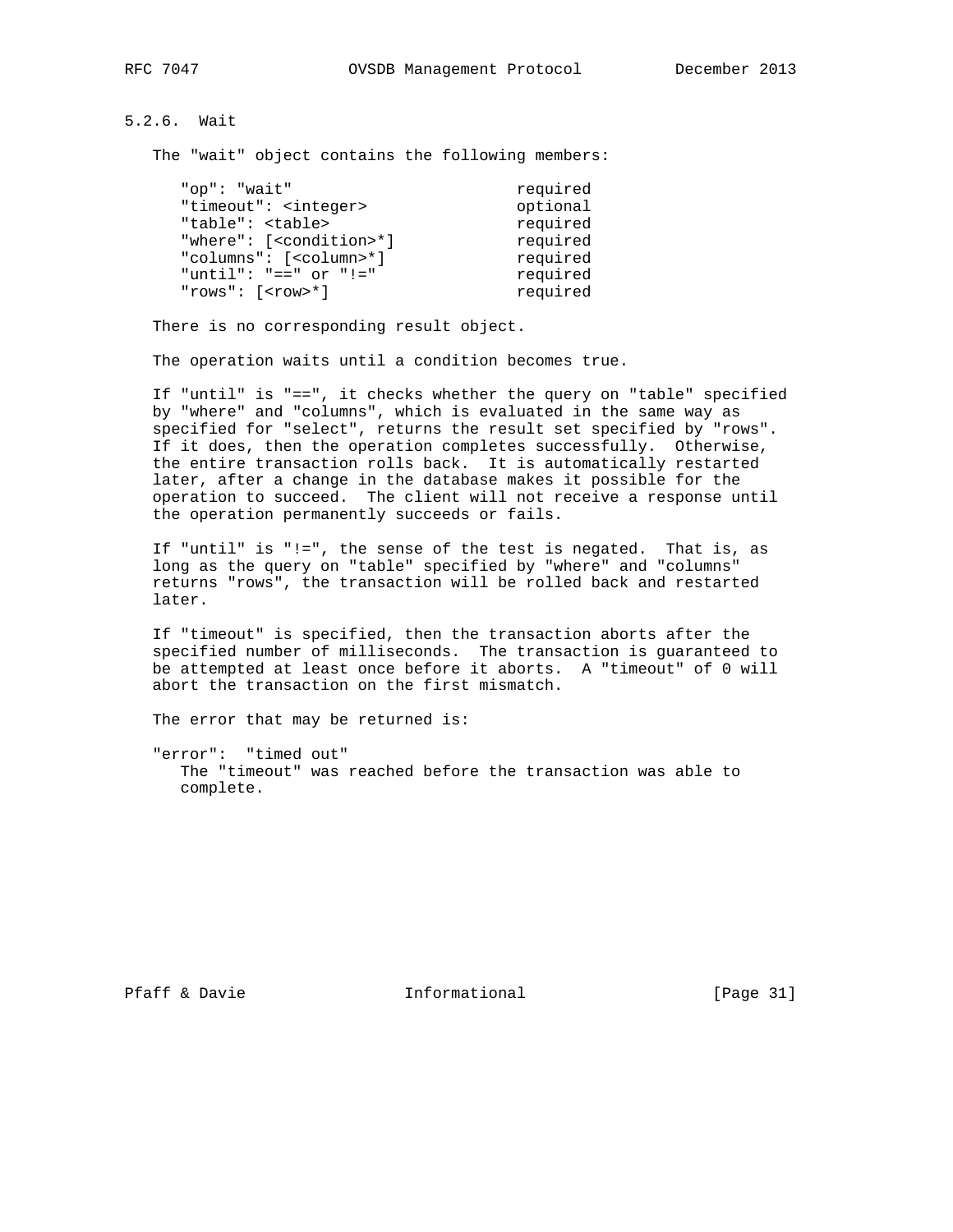5.2.7. Commit

The "commit" object contains the following members:

| "op": "commit"                 | required |
|--------------------------------|----------|
| "durable": <boolean></boolean> | required |

There is no corresponding result object.

 If "durable" is specified as true, then the transaction, if it commits, will be stored durably (to disk) before the reply is sent to the client. This operation with "durable" set to false is effectively a no-op.

The error that may be returned is:

 "error": "not supported" When "durable" is true, this database implementation does not support durable commits.

5.2.8. Abort

The "abort" object contains the following member:

"op": "abort" required

 There is no corresponding result object (the operation never succeeds).

 The operation aborts the entire transaction with an error. This may be useful for testing.

The error that will be returned is:

 "error": "aborted" This operation always fails with this error.

5.2.9. Comment

The "comment" object contains the following members:

| "op": "comment"              | required |
|------------------------------|----------|
| "comment": <string></string> | required |

There is no corresponding result object.

Pfaff & Davie **Informational** [Page 32]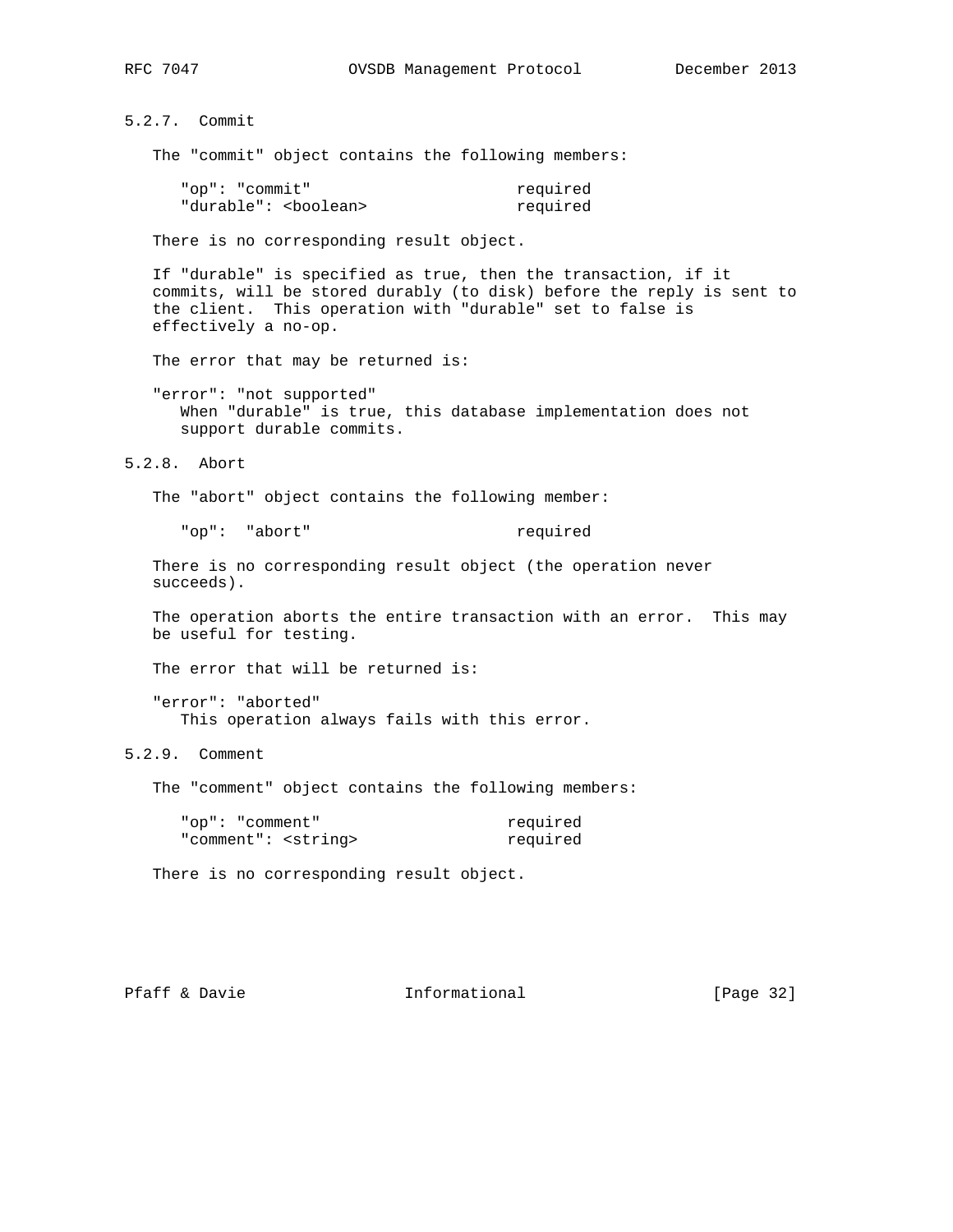The operation provides information to a database administrator on the purpose of a transaction. The ovsdb-server implementation, for example, adds comments in transactions that modify the database to the database journal. This can be helpful in debugging, e.g., when there are multiple clients writing to a database. An example of this can be seen in the ovs-vsctl tool, a command line tool that interacts with ovsdb-server. When performing operations on the database, it includes the command that was invoked (e.g., "ovs-vsctl add-br br0") as a comment in the transaction, which can then be seen in the journal alongside the changes that were made to the tables in the database.

5.2.10. Assert

The assert object contains the following members:

| "op": "assert" | required |
|----------------|----------|
| " $lock" : $   | required |

Result object has no members.

 The assert operation causes the transaction to be aborted if the client does not own the lock named <id>.

The error that may be returned is:

 "error": "not owner" The client does not own the named lock.

6. IANA Considerations

 IANA has assigned TCP port 6640 for this protocol. Earlier implementations of OVSDB used another port number, but compliant implementations should use the IANA-assigned number.

 IANA has updated the reference for port 6640 to point to this document.

7. Security Considerations

 The main security issue that needs to be addressed for the OVSDB protocol is the authentication, integrity, and privacy of communications between a client and server implementing this protocol. To provide such protection, an OVSDB connection SHOULD be secured using Transport Layer Security (TLS) [RFC5246]. The precise details of how clients and servers authenticate each other is highly dependent on the operating environment. It is often the case that

Pfaff & Davie **Informational** [Page 33]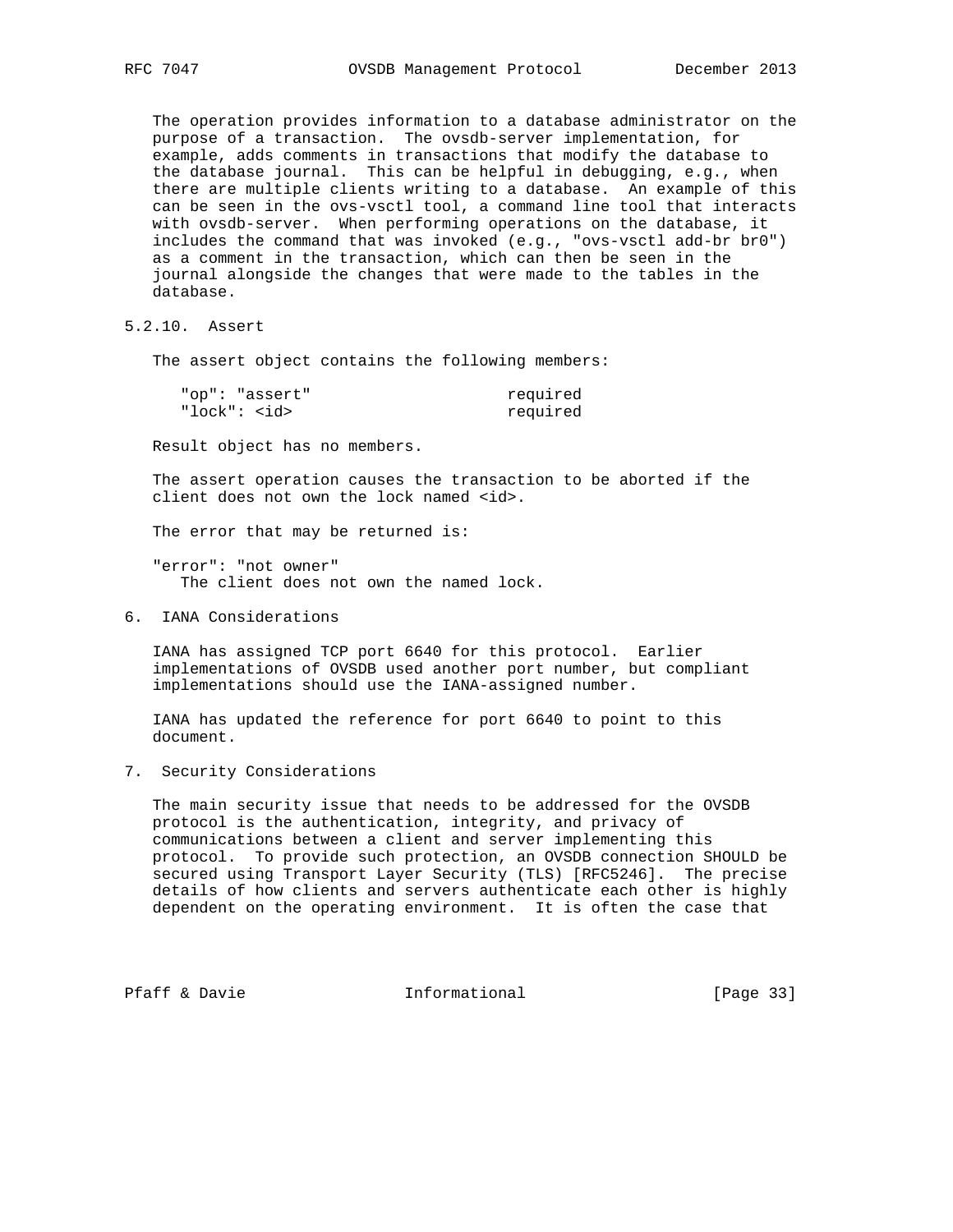OVSDB clients and servers operate in a tightly controlled environment, e.g., on machines in a single data center where they communicate on an isolated management network.

8. Acknowledgements

 Thanks to Jeremy Stribling and Justin Pettit for their helpful input to this document.

- 9. References
- 9.1. Normative References
	- [DCE] "DCE: Remote Procedure Call", Open Group CAE Specification C309, ISBN 1-85912-041-5, August 1994.
	- [JSON-RPC] "JSON-RPC Specification, Version 1.0", <http://json-rpc.org/wiki/specification>.
	- [RFC2119] Bradner, S., "Key words for use in RFCs to Indicate Requirement Levels", BCP 14, RFC 2119, March 1997.
	- [RFC4122] Leach, P., Mealling, M., and R. Salz, "A Universally Unique IDentifier (UUID) URN Namespace", RFC 4122, July 2005.
	- [RFC4627] Crockford, D., "The application/json Media Type for JavaScript Object Notation (JSON)", RFC 4627, July 2006.
	- [RFC5246] Dierks, T. and E. Rescorla, "The Transport Layer Security (TLS) Protocol Version 1.2", RFC 5246, August 2008.

# 9.2. Informative References

- [DB-SCHEMA] "Open vSwitch Database Schema", <http://openvswitch.org/ovs-vswitchd.conf.db.5.pdf>.
- [OF-SPEC] Open Networking Foundation, "OpenFlow Switch Specification, version 1.3.3", October 2013, <https://www.opennetworking.org>.
- [OVS] "Open vSwitch", <http://openvswitch.org/>.

Pfaff & Davie **Informational** [Page 34]